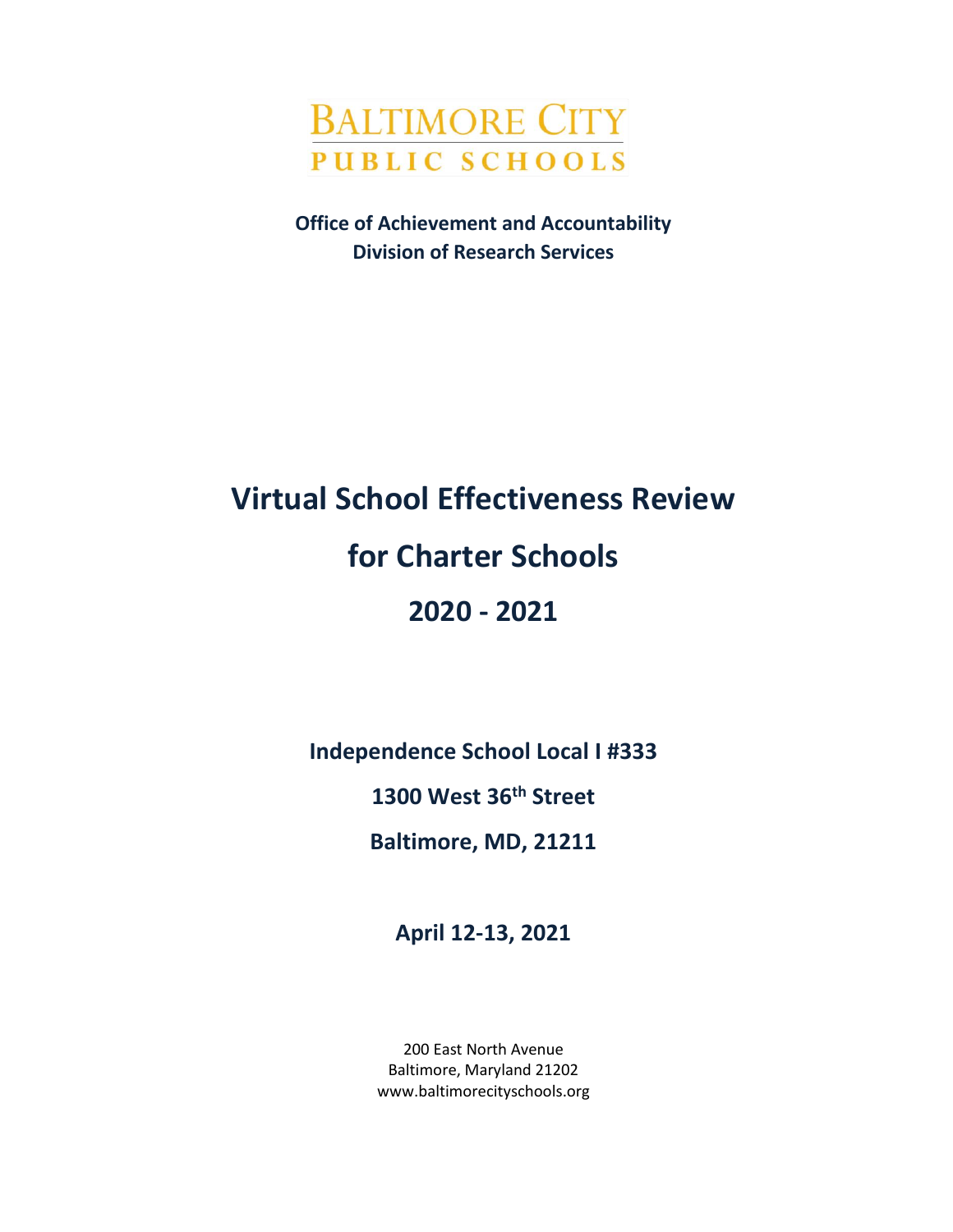# TABLE OF CONTENTS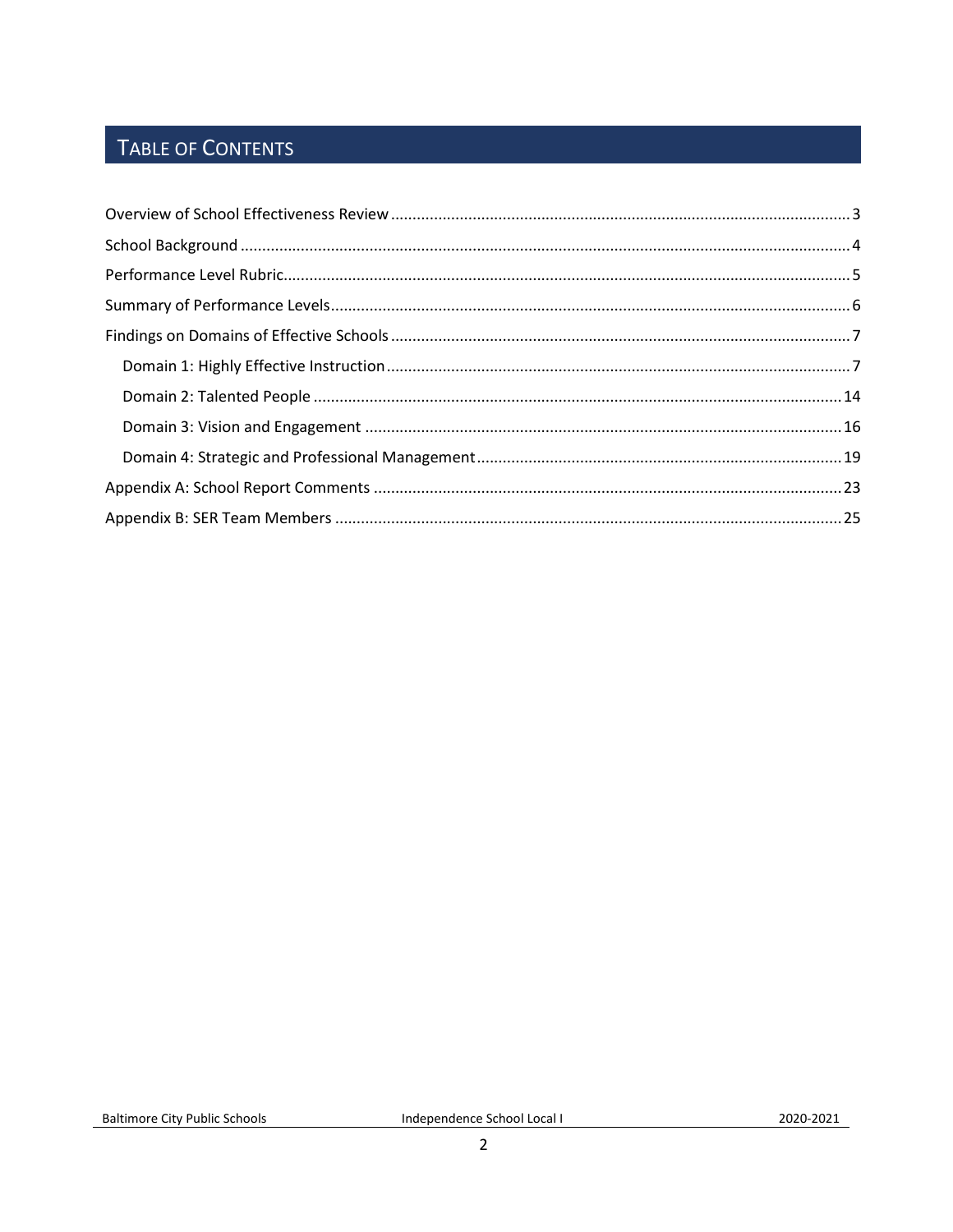# <span id="page-2-0"></span>OVERVIEW OF SCHOOL EFFECTIVENESS REVIEW

Baltimore City Public Schools (City Schools) developed the School Effectiveness Framework and the School Effectiveness Review process in 2009. The School Effectiveness Review (SER) uses trained school reviewers to measure a school's effectiveness against City Schools' School Effectiveness Standards. The School Effectiveness Standards are aligned with City Schools' effectiveness frameworks for teachers and school leaders.

The SER provides an objective and evidence-based analysis of how well a school is working to educate its students. It generates a rich layer of qualitative data that may not be revealed when evaluating a school solely on student performance outcomes. It also provides district and school-level staff with objective and useful information when making strategic decisions that impact student achievement.

**For the 2020-2021 school year SER visits were conducted virtually, due to the COVID-19 pandemic, using a modified and abbreviated version of the SER protocol.** The SER team comprised of representatives from City Schools and consultants from Schoolworks, (an education consulting group) who have extensive knowledge about schools and instruction, gathered information from teachers, students, parents, and leadership during a two-day site visit. During the visit, the SER team observed classrooms, reviewed submitted electronic school documents and conducted virtual focus groups via Microsoft Teams or Zoom platforms, with school leadership, teachers, students, and parents. For classroom observations schools submitted one recorded synchronous lesson from each of the school's academic content teachers. The Team Lead then randomly selects 60% of lessons submitted to observe. Lessons were observed during the beginning, middle, and end of the recording.

The SER team analyzed evidence collected over the course of the visit to determine the extent to which key actions have been adopted and implemented at the school. This report summarizes the ratings in the four domains and related key actions, provides evidence to support the ratings, and – based on a rubric – allocates a performance level for each key action. Those key actions that were not rated for the virtual SER have been grayed out in the report. More information about the SER process is detailed in the School Effectiveness Review protocol, located on the City Schools website and available upon request from the Office of Achievement and Accountability in City Schools.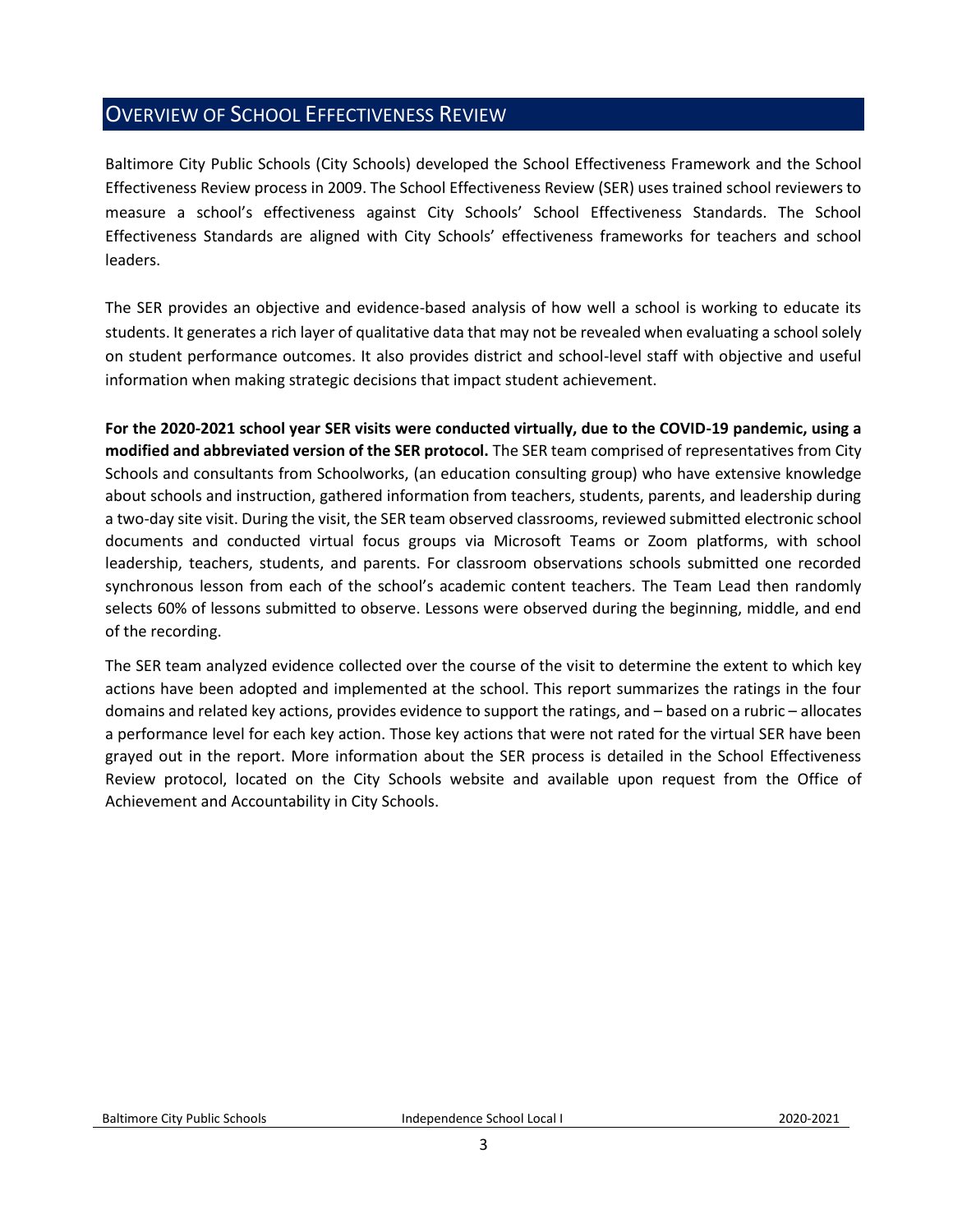# <span id="page-3-0"></span>SCHOOL BACKGROUND

Independence School Local I serves approximately 150 students in ninth through twelfth grades. The school is in the Northeast quadrant of Baltimore.

#### **Virtual SER Context**

Independence School Local I has been virtual since the beginning of the year. At the time of the site visit (April 12-13, 2021) some students were returning to in-person learning. All classroom observations conducted for the purpose of this report were recorded prior to the visit.

#### **School Leadership and Staffing:**

The principal, Ms. Ayanna McLean, has been at the school for 3 years and with the district for 26 years in various roles. For the purpose of this SER site visit, staff designated as school leadership are listed below.

<span id="page-3-1"></span>

| <b>School Leadership Focus Group Members</b> |                              |  |
|----------------------------------------------|------------------------------|--|
| <b>Name</b>                                  | Role                         |  |
| Avanna McLean                                | Principal                    |  |
| <b>Marlon Quillens</b>                       | <b>Educational Associate</b> |  |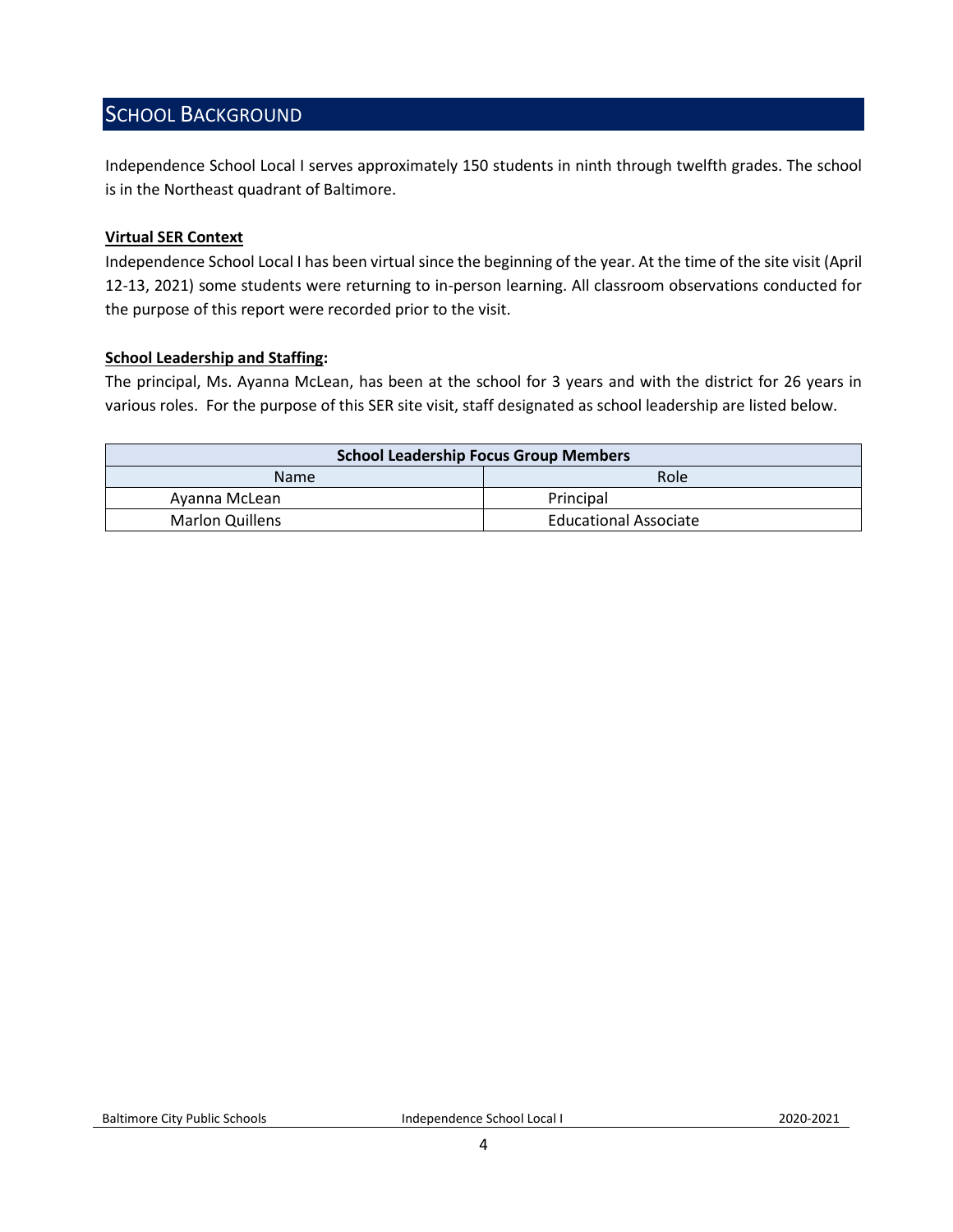# PERFORMANCE LEVEL RUBRIC

The SER team will use the following guidance to select a performance level for each key action. Note that the quality standard for each performance level is based upon: the extent to which the SER team finds multiple types<sup>1</sup> and multiple sources<sup>2</sup> of evidence AND the extent to which the SER team finds evidence of high levels of adoption and/or implementation of a practice or system. The SER team will also reflect on the Instructional Framework and School Leadership Framework in their analysis prior to assigning a rating for each key action.



Levels of Adoption and/or Implementation

|                | Extent to which SER Team Finds Multiple<br>Types and Multiple Sources of Evidence | Extent to which SER Team Finds Evidence of High<br>Levels of Adoption and/or Implementation                                                                                                                                                                                                                                                                                                                                                    | Key:<br>Not Effective:<br>Developing:<br>Effective:<br><b>Highly Effective:</b> |
|----------------|-----------------------------------------------------------------------------------|------------------------------------------------------------------------------------------------------------------------------------------------------------------------------------------------------------------------------------------------------------------------------------------------------------------------------------------------------------------------------------------------------------------------------------------------|---------------------------------------------------------------------------------|
| <b>Rating</b>  | Performance<br><b>Level</b>                                                       | <b>Quality Standard</b>                                                                                                                                                                                                                                                                                                                                                                                                                        |                                                                                 |
| 1              | <b>Not Effective</b>                                                              | Evidence indicates that the key action is not a practice or system that has been<br>adopted and/or implemented at the school, or the level of<br>adoption/implementation does not improve the school's effectiveness.                                                                                                                                                                                                                          |                                                                                 |
| $\overline{2}$ | <b>Developing</b>                                                                 | Evidence indicates that the key action (including some indicators) is a practice or<br>system that is emerging at the school, but that it has not yet been implemented at<br>a level that has begun to improve the school's effectiveness, OR that the impact of<br>the key action on the effectiveness of the school cannot yet be fully determined.                                                                                          |                                                                                 |
| з              | <b>Effective</b>                                                                  | Evidence indicates that the key action (including most indicators) is a practice or<br>system that has been adopted at the school, and is implemented at a level that is<br>improving the school's effectiveness.                                                                                                                                                                                                                              |                                                                                 |
| 4              | <b>Highly Effective</b>                                                           | Evidence indicates that the key action (including all indicators) is a practice or<br>system that has been fully adopted at the school, and is implemented at a level<br>that has had a strong, significant or sustainable impact on the school's<br>effectiveness.                                                                                                                                                                            |                                                                                 |
| of the visit.  |                                                                                   | <sup>1</sup> "Multiple types of evidence" is defined as evidence collected from two or more of the following: document review,<br>stakeholder focus groups; and classroom observations.<br><sup>2</sup> "Multiple sources of evidence" is defined as evidence collected from three or more stakeholder focus groups; two or<br>more documents; and/or evidence that a descriptor was documented in 75% or more of lessons observed at the time |                                                                                 |

 $\overline{a}$  $1$  "Multiple types of evidence" is defined as evidence collected from two or more of the following: document review, stakeholder focus groups; and classroom observations.

<sup>&</sup>lt;sup>2</sup> "Multiple sources of evidence" is defined as evidence collected from three or more stakeholder focus groups; two or more documents; and/or evidence that a descriptor was documented in 75% or more of lessons observed at the time of the visit.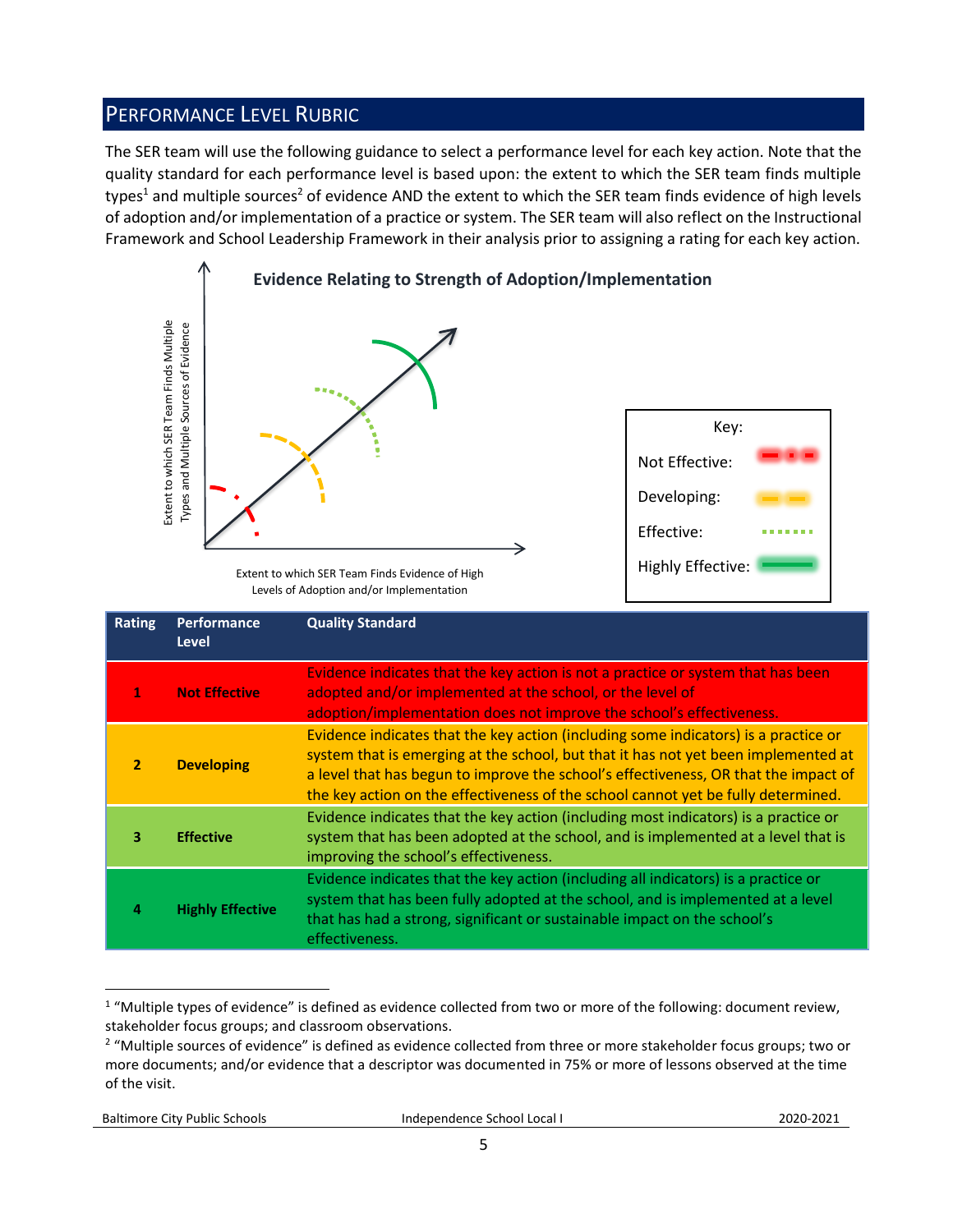# <span id="page-5-0"></span>SUMMARY OF PERFORMANCE LEVELS

Based on trends found in the collected evidence, the SER team assigns a performance level to each key action.

**Please note: due to the COVID-19 pandemic and the shift to virtual learning, the School Effectiveness Standards have been reduced for this academic year. Key actions and indicators highlighted in grey are not under review during the 2020-2021 SER review cycle**.

|                 | <b>Performance Levels</b> |                  |                   |                      |  |
|-----------------|---------------------------|------------------|-------------------|----------------------|--|
| <b>Domains</b>  | Level 4:                  | Level 3:         | Level 2:          | Level 1:             |  |
| and Key Actions | <b>Highly Effective</b>   | <b>Effective</b> | <b>Developing</b> | <b>Not Effective</b> |  |

| <b>Domain 1: Highly Effective Instruction</b>                                                                                                               |                   |
|-------------------------------------------------------------------------------------------------------------------------------------------------------------|-------------------|
| 1.1 School leadership supports highly effective instruction.                                                                                                | <b>Developing</b> |
| 1.2 Teachers use multiple data sources to adjust practice.                                                                                                  | <b>Not Rated</b>  |
| 1.3 Teachers deliver highly effective instruction.                                                                                                          | <b>Effective</b>  |
| 1.4 Teachers establish a classroom environment in which teaching and learning can occur.                                                                    | <b>Not Rated</b>  |
| <b>Domain 2: Talented People</b>                                                                                                                            |                   |
| 2.1 The school implements systems to select effective teachers and staff whose skills and<br>beliefs meet the needs of the school.                          | <b>Not Rated</b>  |
| 2.2 The school develops teacher and staff capacity through individualized support and<br>professional development.                                          | <b>Developing</b> |
| <b>Domain 3: Vision and Engagement</b>                                                                                                                      |                   |
| 3.1 The school has a clear vision and mission that promotes a student-centered, culturally<br>relevant learning that prepares students for future success.  | <b>Developing</b> |
| 3.2 The school cultivates and sustains open communication and decision-making<br>opportunities with families and the community.                             | <b>Developing</b> |
| 3.3 The climate and culture of the school creates a welcoming learning environment that<br>meets the academic, social, and emotional needs of each student. | <b>Not Rated</b>  |
| <b>Domain 4: Strategic and Professional Management</b>                                                                                                      |                   |
| 4.1 The school establishes clear goals for student achievement and tracks progress towards<br>goals.                                                        | <b>Developing</b> |
| 4.2 The school allocates and deploys the resources of human capital and funding to address<br>the priority growth goals for student achievement.            | <b>Developing</b> |
| 4.3 School's board of trustees (or operator) provides competent stewardship and oversight<br>of the school.                                                 | <b>Developing</b> |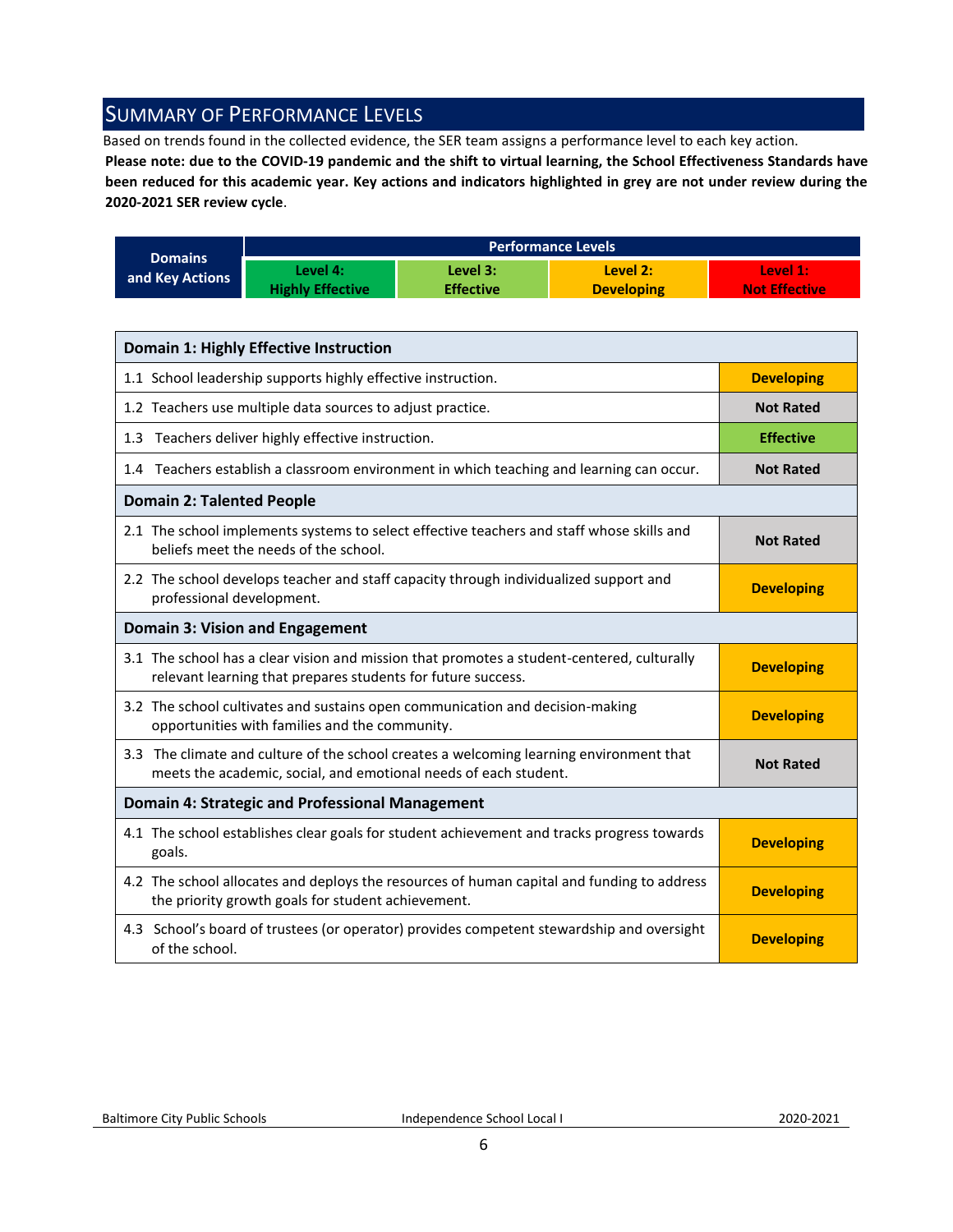<span id="page-6-0"></span>

| <b>FINDINGS ON DOMAINS OF EFFECTIVE SCHOOLS</b> |                                     |                              |                               |                                  |  |
|-------------------------------------------------|-------------------------------------|------------------------------|-------------------------------|----------------------------------|--|
| <b>Domains</b>                                  |                                     |                              | <b>Performance Levels</b>     |                                  |  |
| and Key Actions                                 | Level 4:<br><b>Highly Effective</b> | Level 3:<br><b>Effective</b> | Level 2:<br><b>Developing</b> | Level 1:<br><b>Not Effective</b> |  |
|                                                 |                                     |                              |                               |                                  |  |

# <span id="page-6-1"></span>**Domain 1: Highly Effective Instruction**

| Key action<br>1.1 | School leadership supports highly effective instruction. | <b>Developing</b> |
|-------------------|----------------------------------------------------------|-------------------|
|-------------------|----------------------------------------------------------|-------------------|

- School leadership ensures that teachers engage in the planning of the curricula through oversight of standards-based units, lessons and pacing. According to school leadership and teachers, teachers follow the Baltimore City Public School System's (BCPSS) curriculum, and use a Project-Based Learning (PBL) model, and teachers submit lesson plans as well as project plans and outlines which are uploaded to a shared drive which leadership can access. School leadership and teachers added that a lesson plan template was provided for teachers to use, which includes required components such as standards, essential questions, automaticity, and HSA warm up/questioning. Further, school leadership and teachers noted that teachers meet to discuss curriculum planning and pacing in weekly meetings in which leadership sometimes participates; some teachers indicated pacing was flexible, as a project-based school, and leadership noted this was an area of focus in which teachers receive regular feedback. Lastly, regarding equity and diversity, school leadership and teachers noted that projects have allowed students to explore themes such as "This is Us," the school to prison pipeline, African American males in society and more; teachers also noted they have received training on incorporation of students' varied learning styles. Review of lesson and unit plans and project outlines confirmed use of the PBL model and also that standards were included, as well as warm ups, automaticity and essential questions. Review of staff meeting notes also confirmed the lesson plan template and expectations for lesson plan submission.
- School leadership consistently provides actionable feedback and guidance to teachers, aligned with the Instructional Framework. In focus groups, school leadership and teachers stated that Legacy Pathways has been contracted for the current year to provide coaching to teachers. Further, school leadership and teachers stated that teachers are informally observed regularly (weekly or bi-weekly), and receive feedback that includes strengths, weaknesses, and next steps regarding lesson plans and instruction. School leadership and teachers added that feedback is provided via email or verbally. Regarding formal observations, school leadership and teachers reported that school leadership follows the district's process, which includes a pre- and postobservation conference prior to and following the observation, respectively, with next steps included. Review of Individual Development Plans (IDPs) and formal observations confirmed use of the district's process, which includes ratings and comments aligned to the Teach indicators of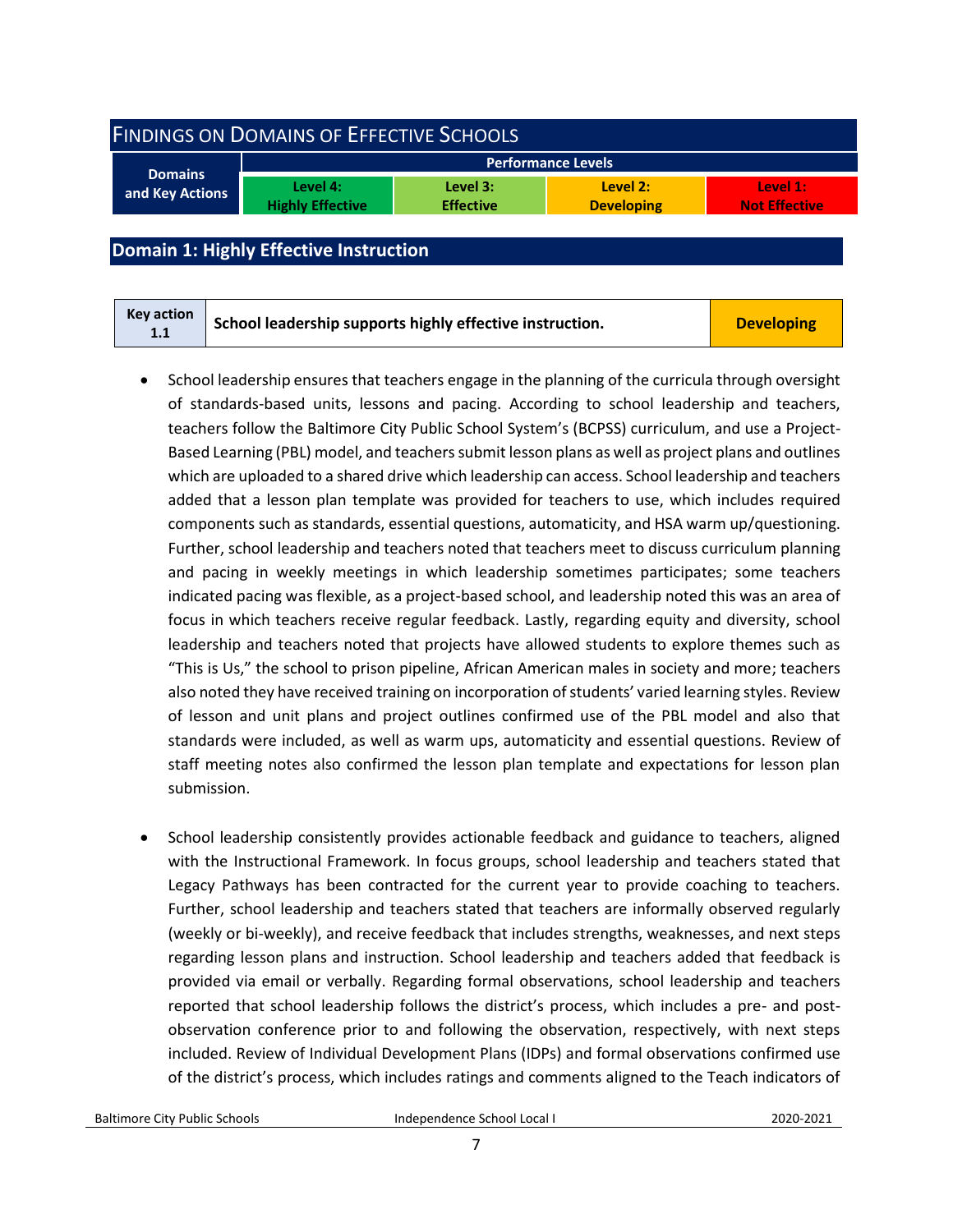the Instructional Framework. Review of Instructional Practice Guide Coaching forms included areas such as objective alignment, objective format, warm up activities and content, with notes on what was observed and suggestions regarding next steps, though it is unclear if these observations were conducted by school leadership or Legacy Pathways.

• School leadership is beginning to ensure the use of a complete student learning data-cycle. According to school leadership and teachers, teachers are administering iReady three times a year to assess students' growth in Math and English, and teachers were trained this year in using iReady data and reports to inform their instruction. School leadership and teachers added that data is used to determine which students need interventions, such as Moby Max, Achieve 3000, and Math 180. Further, school leadership and teachers noted that the school has a dual enrollment program for students who are performing above grade level, though currently no students are enrolled; some teachers also indicated the use of IXL and Khan Academy as enrichment for students. However, when probed on specific steps in a data analysis process, teachers could not articulate them beyond creating small groups based on performance, and school leadership clarified that the school will do a deeper dive into data and training later this Spring with the Legacy Data Lab. Lastly, the operator reported that data has demonstrated the need for summer programming to provide interventions to support students who are performing below grade level. A review of some collaborative planning agendas revealed discussions of data and action planning.

| 1.2 | Key action $\vert$ Teachers use multiple data sources to adjust practice to meet<br>learners' unique needs. | <b>Not rated</b> |
|-----|-------------------------------------------------------------------------------------------------------------|------------------|
|-----|-------------------------------------------------------------------------------------------------------------|------------------|

- Teachers plan instruction in response to data
- Teachers appropriately recommend students for structured, school-wide interventions.
- Teachers appropriately recommend students for structured, school-wide opportunities for acceleration.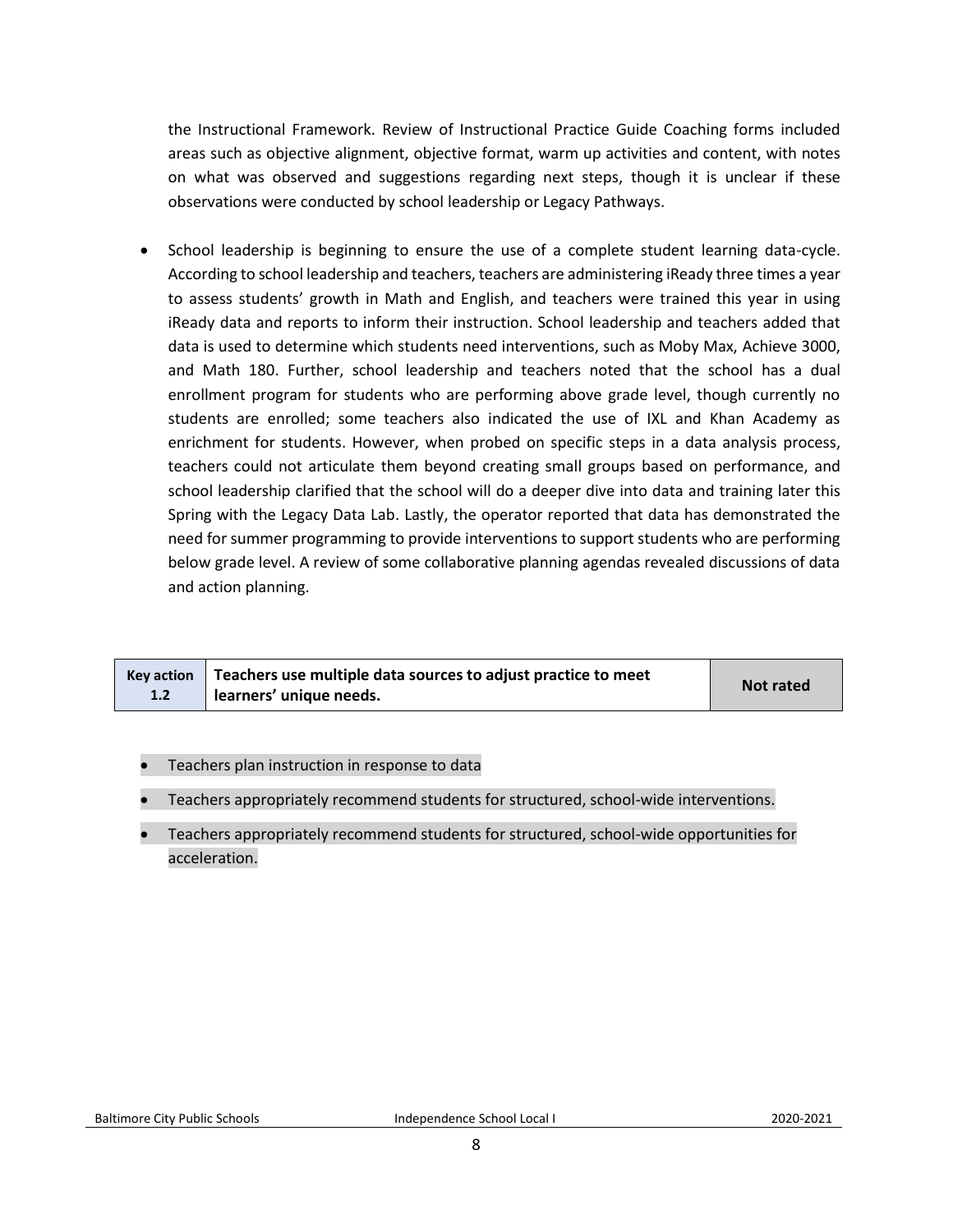| <b>Key action</b> | $\blacksquare$ Teachers deliver highly effective instruction. <sup>3</sup> | <b>Developing</b> |
|-------------------|----------------------------------------------------------------------------|-------------------|
| 1.3               |                                                                            |                   |

*Data for Key Action 1.3 was collected from classroom observations in order to provide trends in instruction across the school, as it relates to Teach Action 1-6 of the Instructional Framework. During each classroom visit, the observer collects evidence based on his/her observations and then determines whether the indicator was "evident", "partially evident" or "not evident" for each of the 14 indicators. Below is the summary of the 6 classroom observations that were conducted.* 

• Some teachers use and communicate standards-based lesson objectives and align learning activities to the stated lesson objectives.

| <b>Communication of objective</b>                                                                                                                                                                                                                                                                                                                                                                                                                                   | Evident | Partially<br>Evident        | <b>Not</b><br>Evident |
|---------------------------------------------------------------------------------------------------------------------------------------------------------------------------------------------------------------------------------------------------------------------------------------------------------------------------------------------------------------------------------------------------------------------------------------------------------------------|---------|-----------------------------|-----------------------|
| <b>Evident:</b> Teachers communicate lesson objectives to students by explaining<br>and/or referencing it during lessons.<br>Partially Evident: Teachers communicate lesson objectives by posting it.<br>Not Evident: Teachers do not communicate lesson objectives to students.                                                                                                                                                                                    | 50%     | 0%                          | 50%                   |
| Learning activities and resources align with lesson objective                                                                                                                                                                                                                                                                                                                                                                                                       | Evident | Partially<br><b>Evident</b> | <b>Not</b><br>Evident |
| <b>Evident:</b> Lesson activities and resources have a clear and intentional purpose<br>and are aligned with lesson objectives.<br>Partially Evident: Lesson activities and resources are generally aligned with<br>lesson objectives and/or some tasks have a clear, intentional purpose.<br>Not Evident: Lesson activities and resources are not aligned with lesson<br>objectives OR Lesson activities and resources do not have a clear intentional<br>purpose. | 33%     | 67%                         | 0%                    |

• Teachers present content in various ways and emphasize key points to make content clear.

| Accurate, grade-level content                                                                                                                                                                                                                                                                                                                                                                               | Evident | Partially<br><b>Evident</b> | <b>Not</b><br><b>Evident</b> |
|-------------------------------------------------------------------------------------------------------------------------------------------------------------------------------------------------------------------------------------------------------------------------------------------------------------------------------------------------------------------------------------------------------------|---------|-----------------------------|------------------------------|
| Evident: Teachers present students with accurate grade level content aligned<br>to appropriate content standards.<br><b>Partially Evident:</b> Teachers present students with mostly accurate grade level<br>content aligned to appropriate content standards.<br><b>Not Evident:</b> Teachers present students with inaccurate grade level content<br>and/or not aligned to appropriate content standards. | 100%    | 0%                          | 0%                           |
| Alternate presentation of content                                                                                                                                                                                                                                                                                                                                                                           | Evident | Partially<br><b>Evident</b> | <b>Not</b><br>Evident        |
| <b>Evident:</b> Teachers present content in various ways (two or more) to make<br>content clear.<br><b>Partially Evident:</b> Teachers attempt to present content in various ways (two or<br>more), but attempts do not make content clear.<br>Not Evident: Teachers do not present content in various ways.                                                                                                | 83%     | 17%                         | 0%                           |
| <b>Emphasis of key points</b>                                                                                                                                                                                                                                                                                                                                                                               | Evident | Partially<br><b>Evident</b> | <b>Not</b><br>Evident        |
| <b>Evident:</b> Teachers emphasize important points to focus learning of content.                                                                                                                                                                                                                                                                                                                           |         |                             |                              |
| <b>Partially Evident:</b> Teachers attempt to emphasize important points to focus<br>learning of content, but attempts do not make content clear.                                                                                                                                                                                                                                                           | 100%    | 0%                          | 0%                           |

<sup>3</sup> Percentages shown in the table are subject to rounding and may appear to not sum to exactly 100%.

l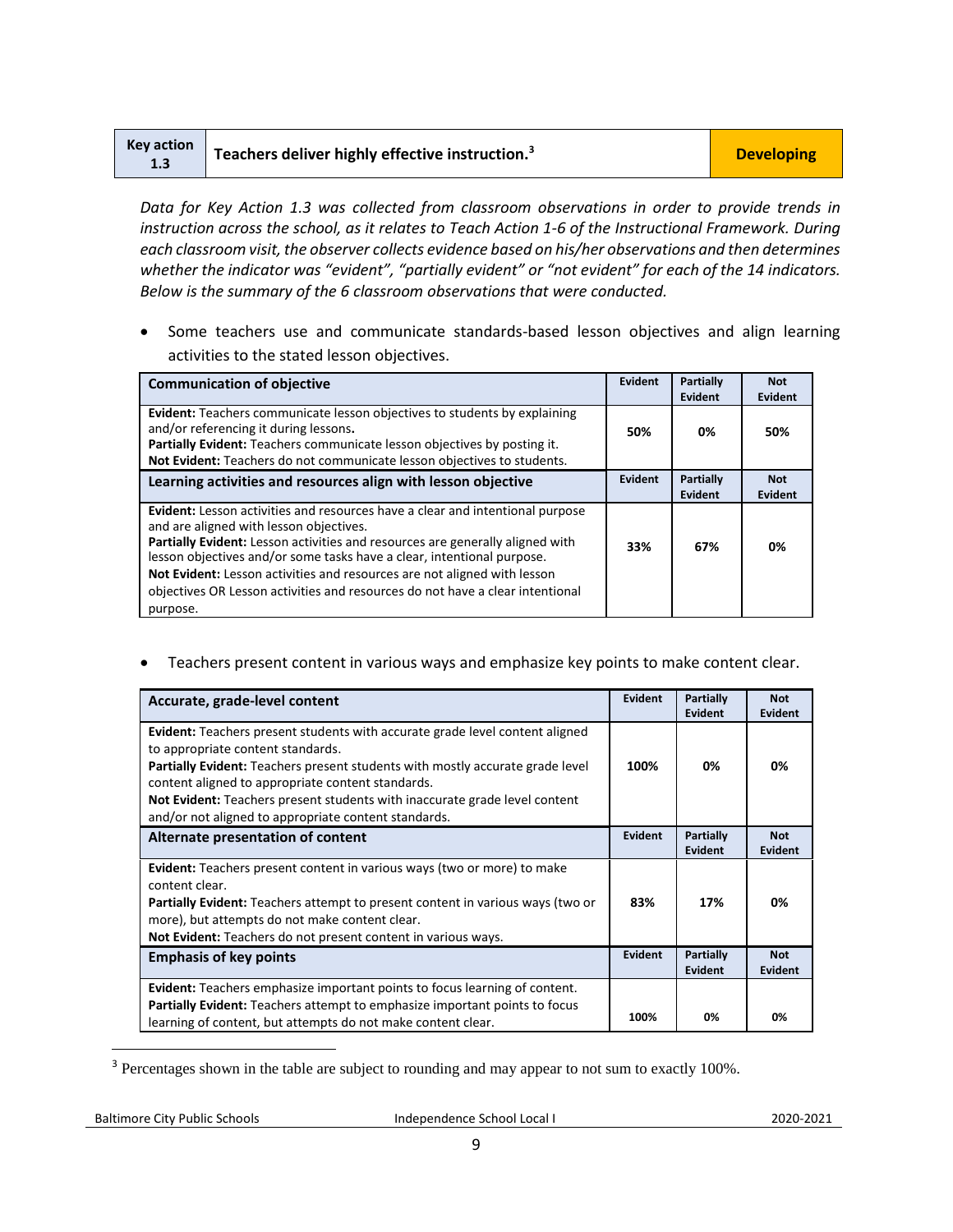| <b>Not Evident:</b> Teachers do not emphasize important points to focus learning of |  |  |
|-------------------------------------------------------------------------------------|--|--|
| .content                                                                            |  |  |

• Teachers use multiple strategies and tasks to engage all students in rigorous work.

| Scaffolded and/or differentiated tasks                                                                                                                                                                                                                                                                                                                                                  | Evident | <b>Partially</b><br>Evident | <b>Not</b><br>Evident |
|-----------------------------------------------------------------------------------------------------------------------------------------------------------------------------------------------------------------------------------------------------------------------------------------------------------------------------------------------------------------------------------------|---------|-----------------------------|-----------------------|
| <b>Evident:</b> Teachers scaffold and/or differentiate tasks by providing access to<br>rigorous grade-level instruction for all students.<br>Partially Evident: Teachers attempt to scaffold and/or differentiated tasks, but<br>not all students are supported in accessing rigorous grade-level instruction.<br><b>Not Evident:</b> Teachers do not scaffold or differentiated tasks. | 100%    | 0%                          | 0%                    |
| Opportunities to engage with complex texts and tasks                                                                                                                                                                                                                                                                                                                                    | Evident | Partially<br>Evident        | <b>Not</b><br>Evident |
| <b>Evident:</b> Students have opportunities and time to grapple with complex texts<br>and/or rigorous tasks.<br>Partially Evident: Students have opportunities to engage with complex texts<br>and rigorous tasks superficially.<br>Not Evident: Students have rare or no opportunities to engage with complex<br>texts and rigorous tasks.                                             | 83%     | 17%                         | 0%                    |

#### • Some teachers use evidence-dependent questioning.

| <b>Questions requiring justification</b>                                                                                                                                                                                                                                                                                                                                                     | Evident | Partially<br>Evident | <b>Not</b><br>Evident        |
|----------------------------------------------------------------------------------------------------------------------------------------------------------------------------------------------------------------------------------------------------------------------------------------------------------------------------------------------------------------------------------------------|---------|----------------------|------------------------------|
| Evident: Teachers asks questions that require students to cite evidence and<br>clearly explain their thought processes.<br>Partially Evident: Teachers ask questions that require students to explain<br>their thought processes or cite evidence but not both.<br>Not Evident: Teachers does not ask questions that require students to cite<br>evidence or explain their though processes. | 17%     | 50%                  | 33%                          |
| Clear and/or scaffolded questions                                                                                                                                                                                                                                                                                                                                                            | Evident | Partially<br>Evident | <b>Not</b><br><b>Evident</b> |
| <b>Evident:</b> Teachers asks questions that are clear and scaffolded.<br>Partially Evident: Teachers asks questions that are somewhat unclear to<br>students or lack scaffolding.                                                                                                                                                                                                           | 100%    | 0%                   | 0%                           |
| Not Evident: Teachers do not ask scaffolded questions.                                                                                                                                                                                                                                                                                                                                       |         |                      |                              |

#### • Some teachers check for student understanding and provide specific academic feedback.

| Informative checks for understanding                                                                                                                                                                                                                                                                                                                                                                                         | Evident        | Partially<br>Evident | <b>Not</b><br><b>Evident</b> |
|------------------------------------------------------------------------------------------------------------------------------------------------------------------------------------------------------------------------------------------------------------------------------------------------------------------------------------------------------------------------------------------------------------------------------|----------------|----------------------|------------------------------|
| Evident: Teachers conduct one or more checks for understanding that yield<br>useful information at key points throughout the lesson.<br>Partially Evident: Teachers attempt to conduct checks for understanding, but<br>checks may only yield some useful information.<br>Not Evident: Teachers do not check for understanding during the lesson. OR<br>Teachers' checks for understanding are inappropriate or ineffective. | 67%<br>Evident | 17%                  | 16%                          |
| Specific, academic feedback                                                                                                                                                                                                                                                                                                                                                                                                  |                | Partially<br>Evident | <b>Not</b><br><b>Evident</b> |
| Evident - Teachers give specific academic feedback to communicate current<br>progress and next steps to move forward.                                                                                                                                                                                                                                                                                                        |                |                      |                              |
| Partially Evident - Teachers give general academic feedback, but feedback<br>may not clarify next steps to move forward.                                                                                                                                                                                                                                                                                                     | 33%            | 67%                  | 0%                           |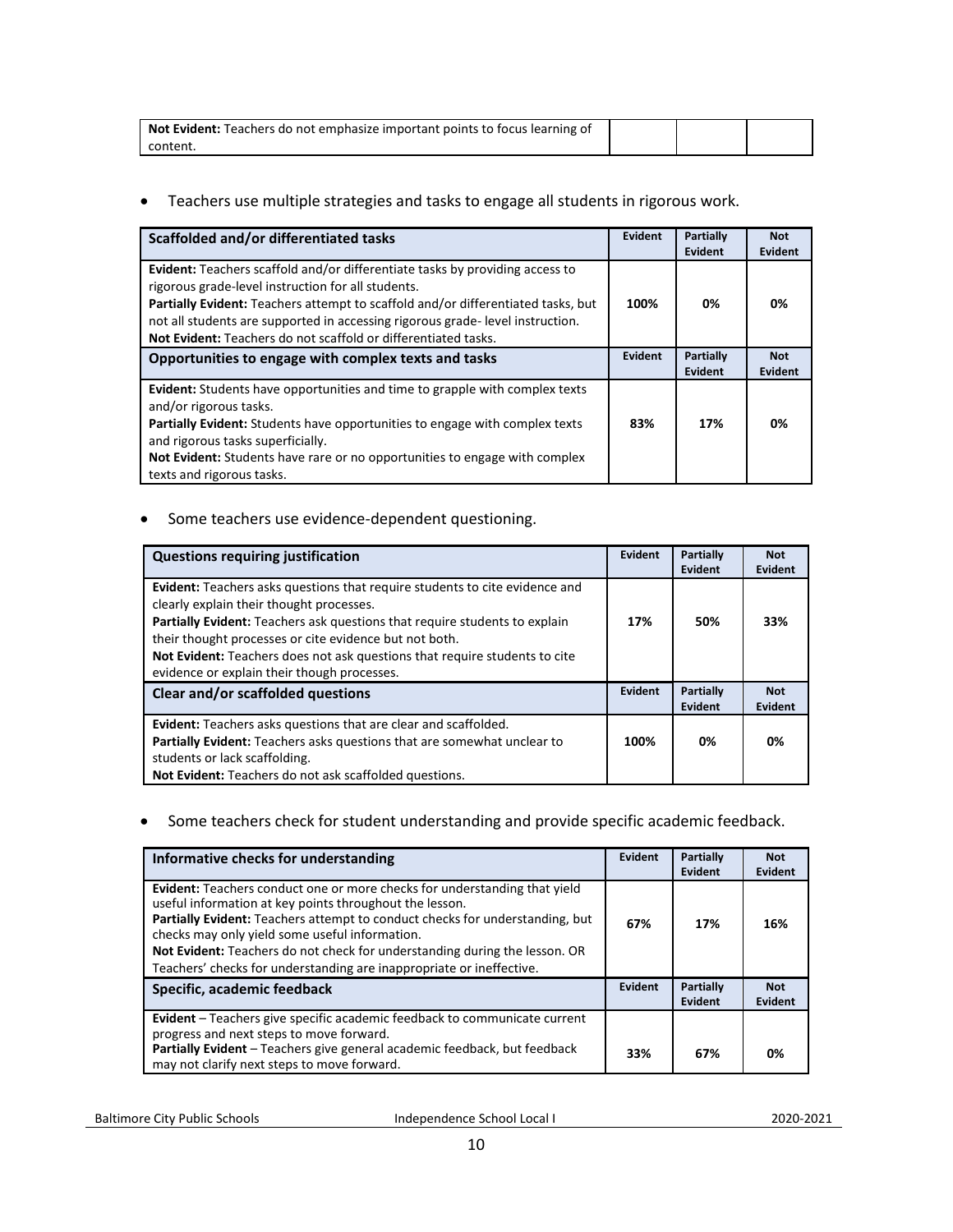| Not Evident - Teachers do not give academic feedback. OR When needed, |  |  |
|-----------------------------------------------------------------------|--|--|
| teachers do not address student misunderstandings.                    |  |  |

• Some teachers facilitate academic talk.

| Opportunities for student-to-student interaction*                                                                                                                                                                                                                                                                                                                                                                                                                                          | Evident        | Partially<br>Evident | <b>Not</b><br><b>Evident</b> |
|--------------------------------------------------------------------------------------------------------------------------------------------------------------------------------------------------------------------------------------------------------------------------------------------------------------------------------------------------------------------------------------------------------------------------------------------------------------------------------------------|----------------|----------------------|------------------------------|
| Evident: Teachers provide multiple or extended opportunities for student-to-<br>student interactions.<br><b>Partially Evident:</b> Teachers provide one opportunity for student-to-student<br>interactions.<br><b>Not Evident:</b> Teachers provide no opportunity for student-to-student<br>interactions.                                                                                                                                                                                 | 33%            | 0%                   | 67%                          |
| Evidence-based discussions*                                                                                                                                                                                                                                                                                                                                                                                                                                                                | <b>Evident</b> | Partially<br>Evident | <b>Not</b><br><b>Evident</b> |
| <b>Evident:</b> In most student-to-student interactions, students engage in<br>discussions with their peers to make meaning of content or deepen their<br>understanding.<br>Partially Evident: In few student-to-student interactions, students engage in<br>discussions with their peers to make meaning of content or deepen their<br>understanding.<br>Not Evident: Students do not engage in discussions with their peers to make<br>meaning of content or deepen their understanding. | 17%            | 16%                  | 67%                          |
| <b>Student academic talk</b>                                                                                                                                                                                                                                                                                                                                                                                                                                                               | Evident        | Partially<br>Evident | <b>Not</b><br><b>Evident</b> |
| Evident: Students use academic talk and, when necessary, teachers<br>consistently and appropriately support students in speaking academically.<br>Partially Evident: Students sometimes use academic talk, and teachers<br>inconsistently or inappropriately supports students in speaking academically.<br>Not Evident: Students do not use academic talk, and teachers does not<br>support students in speaking academically.                                                            | 50%            | 17%                  | 33%                          |

\*Due to the COVID 19 pandemic, the shift to virtual learning, and the limitation of the recorded synchronous recorded lessons, two of the three indicators above (opportunities for student-tostudent interaction and evidence-based discussions) were not included in the calculation to determine the overall rating for this Key Action. The percentages for these indicators are provided for informational purposes only. The percentage for student academic talk was still included in the overall rating.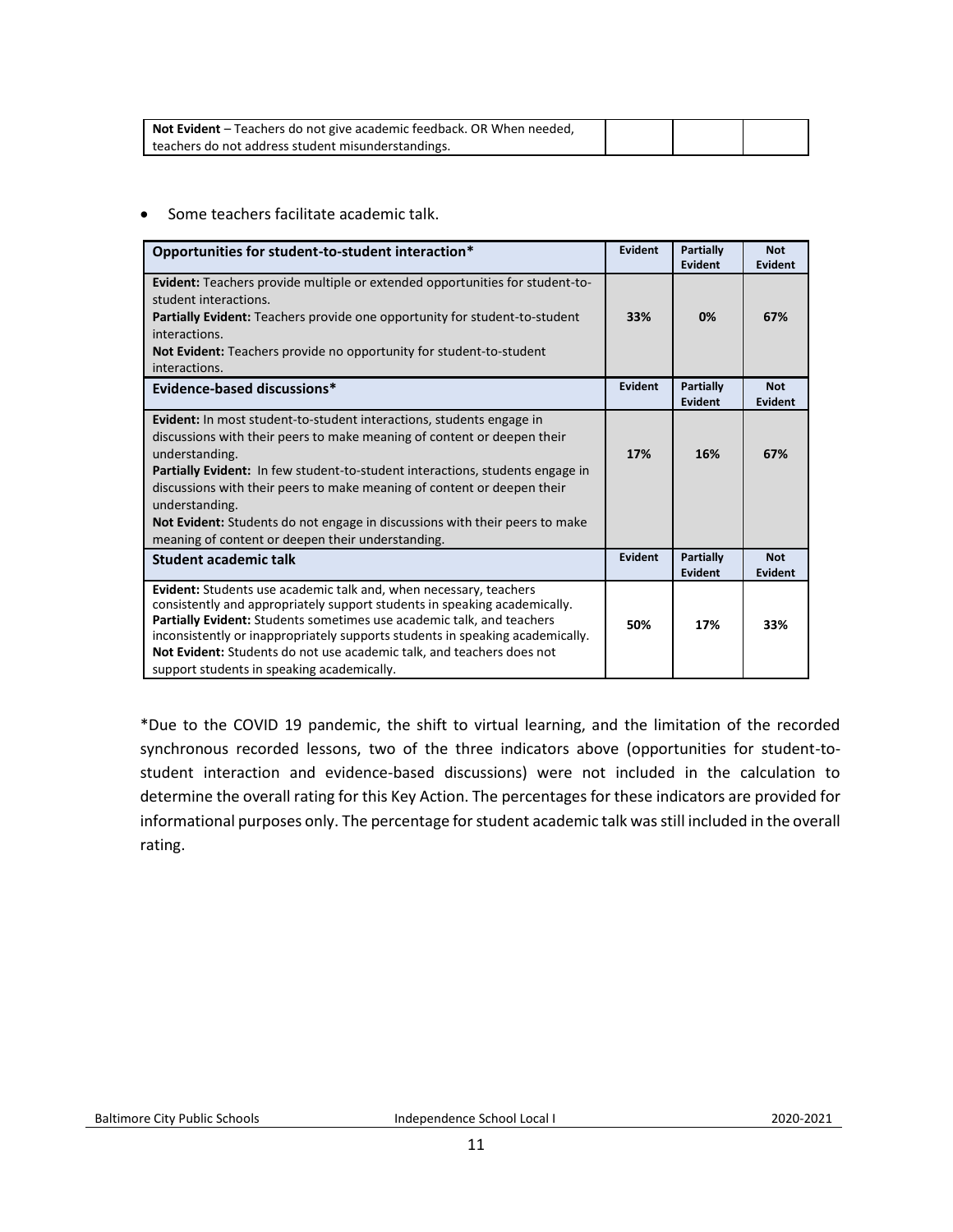|     | Key action   Teachers establish a classroom environment in which teaching and | <b>Not rated</b> |
|-----|-------------------------------------------------------------------------------|------------------|
| 1.4 | learning can occur.                                                           |                  |

#### • Teachers implement routines to maximize instructional time.

| <b>Maximized instructional time</b>                                                                                                                                                                                                                                                                                                                                                                            | Evident        | Partially<br><b>Evident</b>        | <b>Not</b><br>Evident        |
|----------------------------------------------------------------------------------------------------------------------------------------------------------------------------------------------------------------------------------------------------------------------------------------------------------------------------------------------------------------------------------------------------------------|----------------|------------------------------------|------------------------------|
| <b>Evident:</b> Students re only idle for very brief (less than 2 minutes) periods of<br>time while waiting for teachers.<br><b>Partially Evident:</b> Students may be idle for short periods of time (2-4)<br>minutes) while waiting for teachers.<br>Not Evident: Students may be idle for significant periods of time (4 minutes)<br>or more) while waiting for teachers.                                   | %              | ℅                                  | %                            |
| Smooth routines and procedures                                                                                                                                                                                                                                                                                                                                                                                 | <b>Evident</b> | <b>Partially</b><br><b>Evident</b> | <b>Not</b><br><b>Evident</b> |
| Evident: Routines and procedures run smoothly with minimal or no<br>prompting from the teachers.<br>Partially Evident: Routines and procedures run smoothly with some<br>prompting from the teachers.<br>Not Evident: Routines and procedures are in place but require significant<br>teachers prompting and direction. OR There are no evident routines or<br>procedures, so the teachers direct all of them. | %              | %                                  | %                            |

## • Teachers build a positive, learning-focused classroom culture.

| <b>Teacher-to-student interactions</b>                                                                                                                                                                                                                                                                                                                                                           | <b>Evident</b> | Partially<br><b>Evident</b> | <b>Not</b><br>Evident |
|--------------------------------------------------------------------------------------------------------------------------------------------------------------------------------------------------------------------------------------------------------------------------------------------------------------------------------------------------------------------------------------------------|----------------|-----------------------------|-----------------------|
| <b>Evident:</b> Teacher interactions with students are positive and respectful.<br>Partially Evident: Some interactions among teachers and students<br>demonstrate a positive rapport and respect while other interactions<br>demonstrate a lack of rapport/respect.<br>Not Evident: Little to no interactions among teachers with students<br>demonstrate a positive rapport/mutual respect.    | %              | %                           | %                     |
| <b>Student-to-teacher interactions</b>                                                                                                                                                                                                                                                                                                                                                           | <b>Evident</b> | Partially<br>Evident        | <b>Not</b><br>Evident |
| <b>Evident:</b> Student interactions with teachers are positive and respectful.<br>Partially Evident: Some interactions among students and teachers<br>demonstrate a positive rapport/mutual respect while other interactions<br>demonstrate a lack of rapport/respect.<br>Not Evident: Little to no interactions among students with teachers<br>demonstrate a positive rapport/mutual respect. | %              | %                           | %                     |
| <b>Student-to-student interactions</b>                                                                                                                                                                                                                                                                                                                                                           | Evident        | Partially<br>Evident        | <b>Not</b><br>Evident |
| Evident: Student-to-student interactions are positive and respectful.<br><b>Partially Evident:</b> Some interactions among students demonstrate a positive<br>rapport/mutual respect while other interactions demonstrate a lack of<br>rapport/respect.<br>Not Evident: Little to no interactions among students demonstrate a<br>positive rapport/mutual respect.                               | %              | %                           | %                     |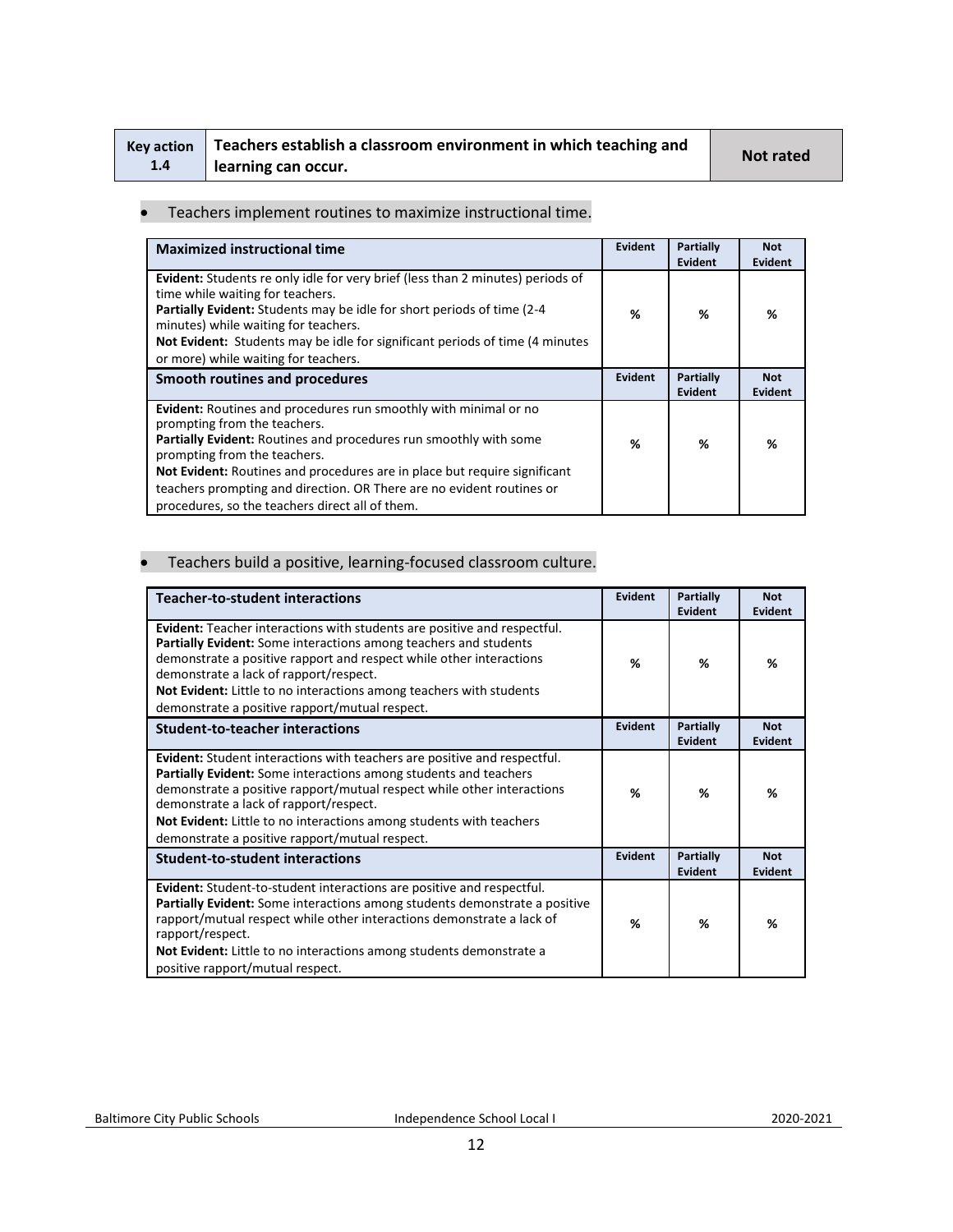• Teachers reinforce positive behavior and redirect off-task or challenging behavior, when needed.

| Reinforce positive behavior                                                                                                                                                                                                                                                                                                                                                                                                                                                                                                                                  | <b>Evident</b> | <b>Partially</b><br>Evident | <b>Not</b><br>Evident        |
|--------------------------------------------------------------------------------------------------------------------------------------------------------------------------------------------------------------------------------------------------------------------------------------------------------------------------------------------------------------------------------------------------------------------------------------------------------------------------------------------------------------------------------------------------------------|----------------|-----------------------------|------------------------------|
| <b>Evident:</b> Teachers promote and reinforce positive behavior.<br>Partially Evident: Teachers occasionally acknowledge positive behavior but                                                                                                                                                                                                                                                                                                                                                                                                              |                |                             |                              |
| focus more on negative behavior.<br>Not Evident: Teachers primarily focus on negative behavior.                                                                                                                                                                                                                                                                                                                                                                                                                                                              | %              | %                           | %                            |
| <b>On-task behavior</b>                                                                                                                                                                                                                                                                                                                                                                                                                                                                                                                                      | Evident        | <b>Partially</b><br>Evident | <b>Not</b><br><b>Evident</b> |
| <b>Evident:</b> Students are on-task and active participants in classwork and<br>discussions.<br><b>Partially Evident:</b> Some students exhibit frequent off-task behavior in the<br>classroom. AND/OR Most students exhibit occasional off-task behavior in<br>the classroom.<br><b>Not Evident:</b> Students exhibit consistent off-task behavior in the classroom.                                                                                                                                                                                       | %              | %                           | %                            |
| Time impact of redirection/discipline of off-task behavior                                                                                                                                                                                                                                                                                                                                                                                                                                                                                                   | Evident        | <b>Partially</b><br>Evident | <b>Not</b><br><b>Evident</b> |
| <b>Evident:</b> Teachers address behavioral issues (if any) with minimal interruption<br>to instructional time (less than 2 minutes).<br>Partially Evident: Teachers address behavioral issues with some interruption<br>to instructional time (2-4 minutes).<br>Not Evident: Teachers address behavioral issues in a manner that does not<br>fully solve the issue causing significant interruption to instructional time (4)<br>minutes or more). OR Teachers does not address behavioral issues, allowing<br>student misbehavior to continue or escalate. | %              | ℅                           | %                            |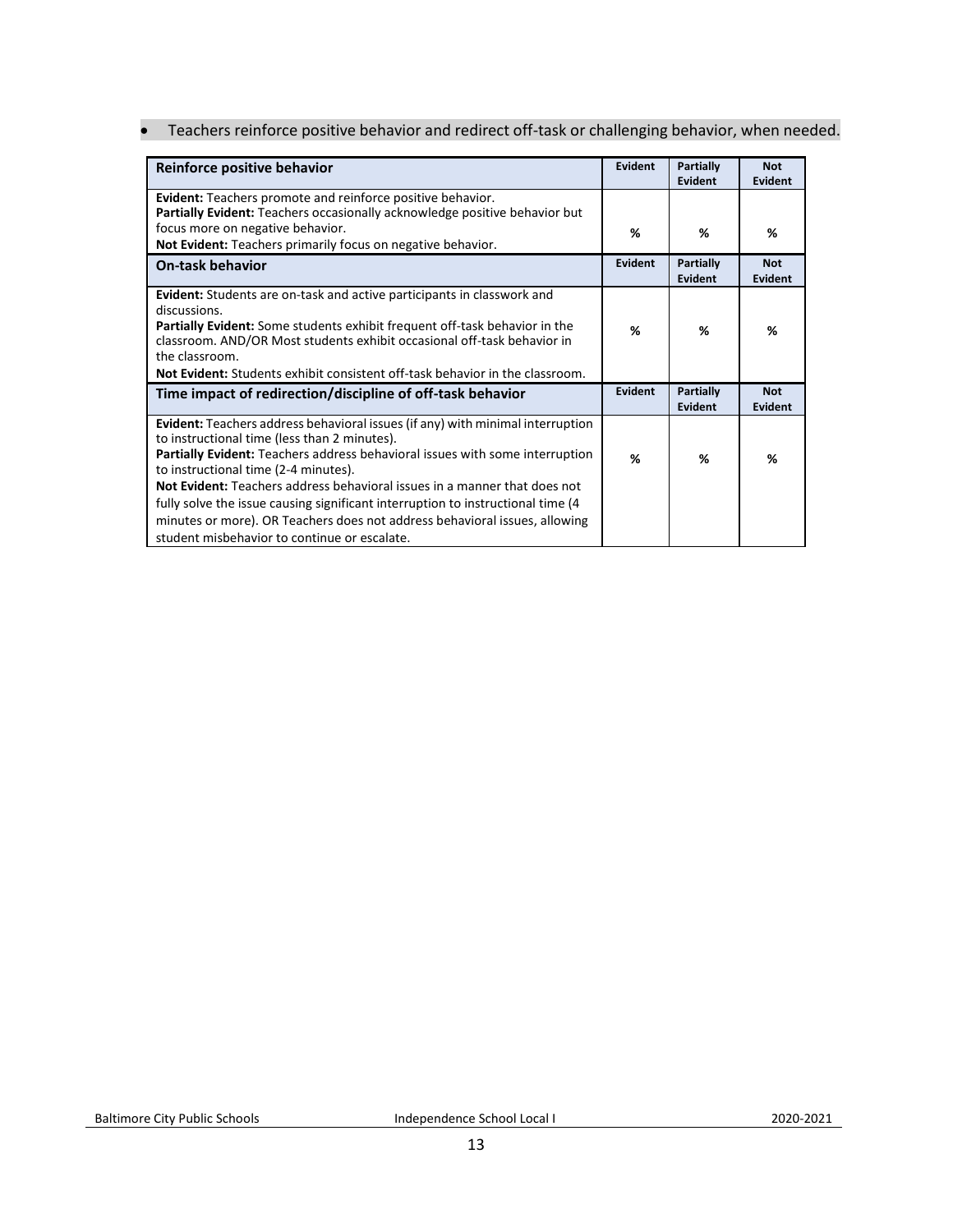## <span id="page-13-0"></span>**Domain 2: Talented People**

| <b>Key action</b> | The school implements systems to select effective teachers and |           |
|-------------------|----------------------------------------------------------------|-----------|
| 2.1               | staff whose skills and beliefs meet the needs of the school.   | Not rated |

- School leadership has implemented organizational structures for selection and/or placement across staffing positions that addresses student well-being and academic performance.
- School leadership recruits' candidates using multiple stakeholders and measures to assess each candidate's qualifications in alignment with school needs.

| <b>Key action</b> | The school develops teacher and staff capacity through |                   |
|-------------------|--------------------------------------------------------|-------------------|
| $2.2^{\circ}$     | individualized support and professional development.   | <b>Developing</b> |

- School leadership ensures the implementation of an informal mentoring program, when applicable, to support the development of all new teachers and staff. According to school leadership and teachers, the educational associate serves as the unofficial mentor for early career teachers, and the school has contracted Legacy Pathways to provide coaching and professional development to all teachers on pedagogy. Teachers added that supports for new teachers from the educational associate have included informal observations, lesson planning feedback and conversations after professional development, and they are able to reach out for assistance as needed; for example, with accommodations for students with Individual Education Programs (IEPs). Further, teachers also noted that their peers have provided supports around lesson planning and curriculum during weekly collaborative planning meetings; one teacher noted a veteran teacher was her mentor and has provided support around family engagement, pacing, and indicators within the Instructional Framework. Lastly, school leadership indicated that teachers participated in an Orientation through the district's New Teacher Institute.
- School leadership uses multiple methods to provide timely support and interventions to struggling teachers and staff as indicated by data and/or informal or formal observations. In focus groups, school leadership and teachers stated that teachers who were struggling could be identified in a variety of ways, including formal and informal observations, as well as through weekly collaborative meetings, based on "temperature checks" and conversations. Some teachers also noted it could be based on feedback from students and parents. School leadership and teachers added that supports include professional development, district office staff who have supported in specialized areas (special education), direct feedback and lesson/project planning. Further, teachers reported that Legacy Pathways has conducted walkthroughs and shared trends. Lastly, school leadership noted that no teachers were currently on Performance Improvement Plans, and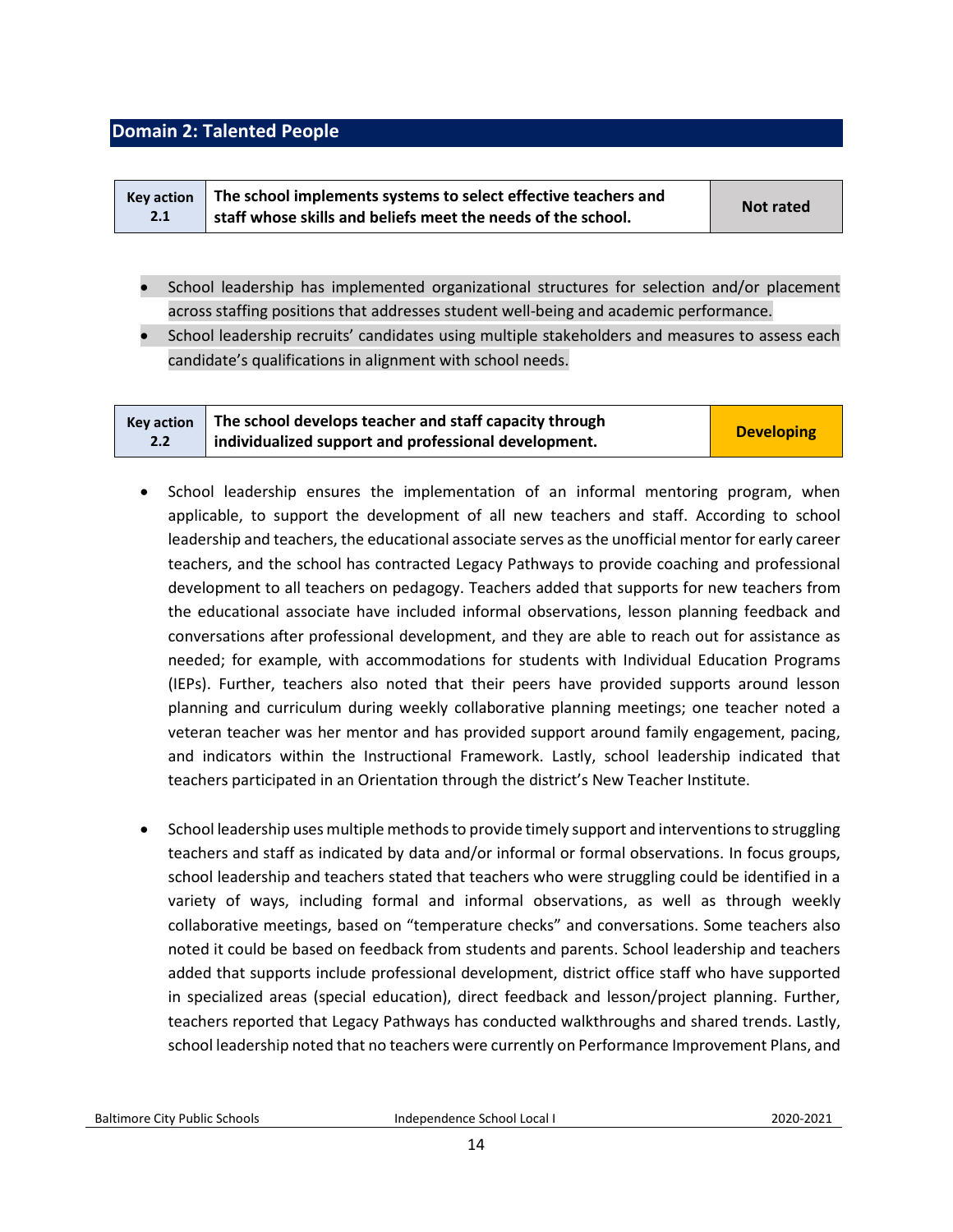improvements have been noted in planning and instruction with the supports provided by school leadership.

• School leadership engages all staff in professional development that is somewhat differentiated based on identified needs. According to school leadership, the operator, and teachers, professional development is centered around Project-Based Learning (in alignment with the school's mission and vision), pedagogy, special education and restorative practices. School leadership and teachers added that Legacy Pathways was contracted to provide the professional development related to pedagogy, planning and data, while teachers noted the focus on restorative practices was intended to build community and address the social and emotional needs of students. School leadership also indicated that special education has been a focus, based on deficits in the past. Further, school leadership, the operator and teachers noted that professional development needs were identified based on observed areas of growth per the Comprehensive Support and Improvement (CSI) plan and also teacher feedback through surveys. Continuing, however, school leadership and teachers stated that most professional development is whole group, though special educators have weekly targeted professional development, and some professional development (for example, through Legacy Pathways) occasionally allows for teachers to participate in breakout rooms based on content. Lastly, regarding impact, school leadership and teachers indicated that teachers are assessed after professional development through surveys, and elements of professional development are expected to be incorporated in lesson planning and instruction. Review of a professional development calendar for the year organized by month confirmed that topics included Legacy Pathway Teaching in the virtual world, Math 180, Achieve 3000, special education professional development (monthly), PBL works and planning session, student planning and reading related to data, as well as trauma informed care, reading and using data/PBL, the Instructional Framework and more. Review of agendas, activities, notes and planning also confirmed the aforementioned topics, as well as virtual professional development related to platforms such as google classroom, clever, and Infinite Campus.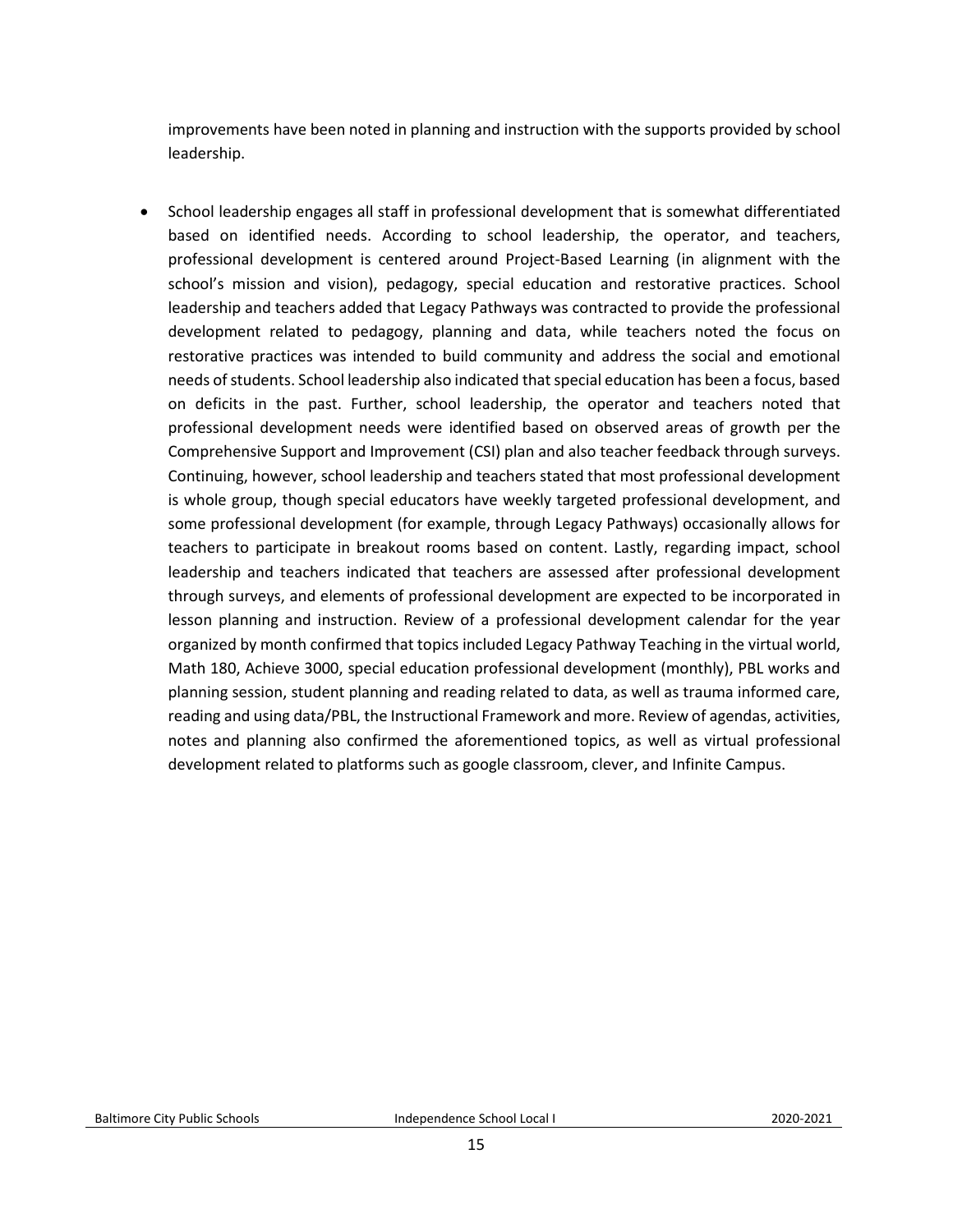### <span id="page-15-0"></span>**Domain 3: Vision and Engagement<sup>4</sup>**

**3.1**

**Key action The school has a clear vision and mission that promotes studentcentered, culturally relevant learning that prepares students for future success.** 

**Developing**

- Most of the school community shares an understanding of the school's mission and vision, including a clear understanding of initiatives and values, that support high student achievement. According to school leadership, teachers, the operator, board, and families, the mission of the school is centered around creating a safe and nurturing environment for students, which is manifested in the size of the student body (which is under 200 students), small class sizes, and relationships between staff and students. Teachers, families, the board, and operator and added that another element of the mission is the project-based learning focus, on which teachers have received a great deal of professional development for the current year, and which allows for real world connections to material learned in class. Further, some teachers, families, the board and operator noted the aspect of cooperative learning and engaging families and the community, manifested through partnerships with organizations such as Outward Bound and Urban Gardens, as well as the Movement team that supports engagement and restorative practices. However, when probed, students generally noted that they are encouraged to be independent and prepared for the real world. Regarding communication, school leadership, teachers, families and the operator stated that the vision and mission was developed with input from staff and families, has been re-visited this year, and is shared through parent cafes, posted throughout the building, in the handbook, on the website, and through social media platforms; the operator also shared that newsletters are sent monthly. Review of emails also confirmed revised mission and vision statements based on feedback. Lastly, school leadership and the board indicated in the past there had been a focus on agriculture as a pathway, but the school is in the process of being re-imaged. Review of the staff handbook confirmed the mission and vision are as follows: "*We are committed to cultivating a nurturing but challenging learning environment, encouraging our learners to persevere through life's challenges, cooperatively working with staff and peers as they increase their academic competencies and master skills needed to pursue higher learning and career."*
- School leadership ensures that the school's programs are culturally relevant and incorporate skills for 21st century success. In focus groups, school leadership, teachers, families, and the operator reported that the school's project-based learning model allows for discussions around diversity and equity, such as a This Is Me project, which a review of a project overview confirmed, and field trips in the past to other cities, including a trip to New York to listen to Mr. Farrakan speak. School

 $\overline{\phantom{a}}$ 

<sup>&</sup>lt;sup>4</sup> The parent focus group and student focus group both included less than five participants.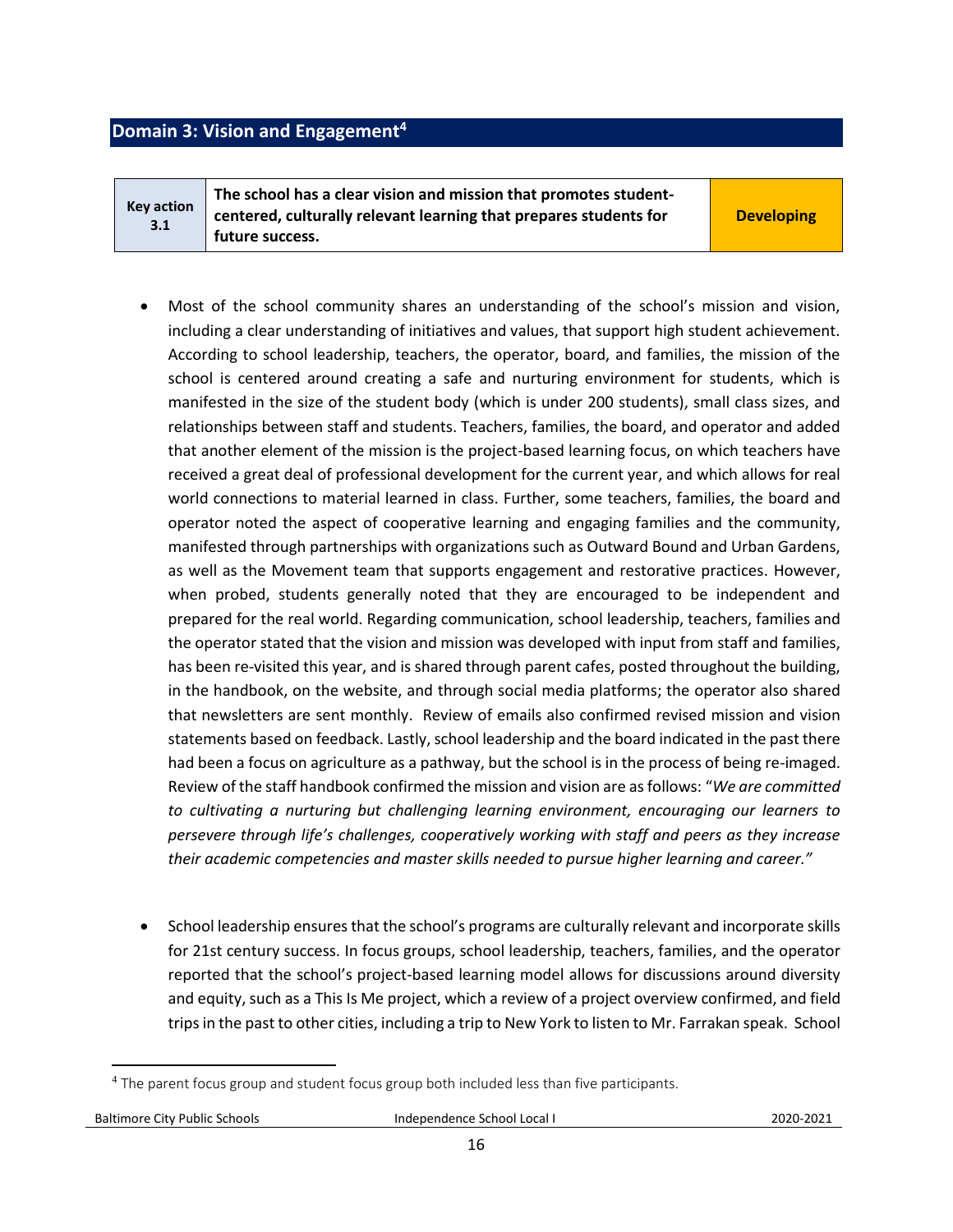leadership, teachers, families, and the operator added that students participate in nature experiences through Outward Bound and can also participate in clubs, such as anime and LGTBQ. Review of emails confirmed that teachers were able to support various clubs for students. Further, school leadership stated that students in Spanish class also research and present on various countries regarding culture, social life, government, currency and more. Lastly, students indicated they learn about cultures in their classes, such as Egypt and other parts of Africa. Regarding  $21^{st}$ century preparations, all stakeholders noted that students have access to technology for virtual learning, and use platforms such as Google classroom, and that project-based learning supports collaborative learning, that is connected to the real world. Further, families indicated that students have opportunities to participate in student government, while some teachers noted that students have learned about colleges from tours and via speakers, and also participated in financial literacy education.

|     | Key action $\parallel$ The school cultivates and sustains open communication and | <b>Developing</b> |
|-----|----------------------------------------------------------------------------------|-------------------|
| 3.2 | $\frac{1}{2}$ decision-making opportunities with families and the community.     |                   |

• The school implements systems to build relationships with families and garners feedback in order to make schoolwide decisions. According to school leadership, teachers, families and students, the school hosts a monthly Parent Café, in which families can learn about school-wide updates through a principal talk, and ask any questions, and also communicates via newsletters, robocalls, social media, emails, phone calls and texts. Stakeholders added that the school has a Movement Team the supports student engagement, as well as support staff who assist in engaging students and families after students have been absent by making phone calls and conducting home visits, if necessary. Review of the Movement Team proposal confirmed the scope of work. Further, school leadership and teachers stated that the school has hosted events in the past such as Back to School Night, a cookout in the beginning of the year for families and students to meet teachers and receive supplies, a Health fair, a Thanksgiving event, and Literacy and Technology nights. Continuing, regarding family input, in addition to the parent café (through which families provided feedback on the budget), school leadership, teachers, families and the operator noted that the school administers surveys, and changes as a result of feedback have included extending communication through social media and text Tuesdays, mental health supports, and interventions for students, such as Achieve 3000 and math 180, in addition to after school and summer programming. Lastly, the operator noted that families serve on the board and are able to attend board meetings. Review of newsletters and parent café agendas and powerpoint presentations revealed that topics included budget, resources for families, COVID-19 updates and the hybrid learning model, attendance, and college acceptance celebrations, and more.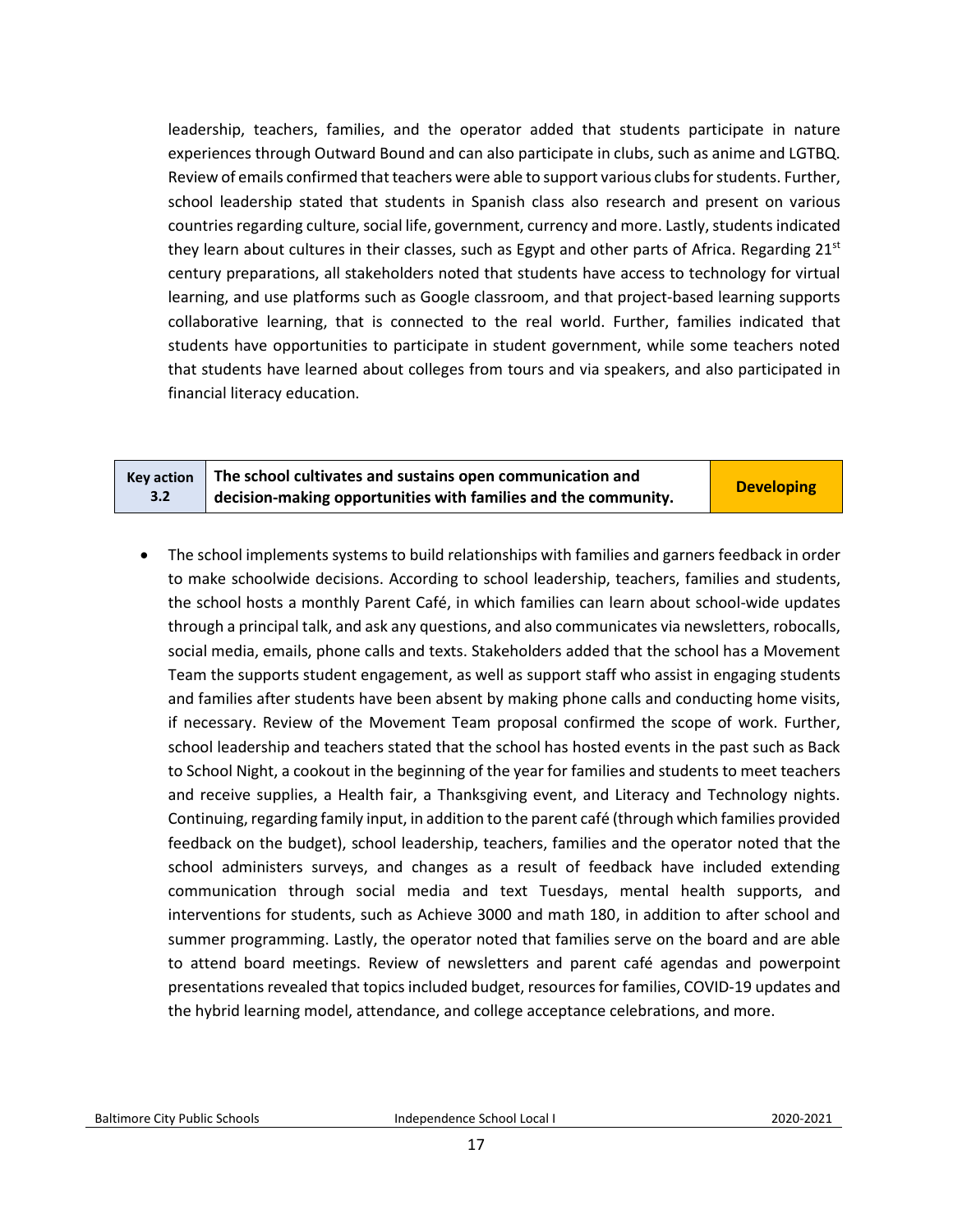• The school builds strong relationships with community stakeholders and leverages some resources to meet the needs of students and the school. In focus groups, school leadership, teachers, families and the operator stated that community partners include Outward Bound, which has supported outdoor, experiential learning, overnight excursions and teambuilding activities for students, which students confirmed, as well as Urban Gardens, which supports the agriculture focus of the school. A review of a letter from Outward Bound confirmed this partnership. School leadership, families, and teachers added that the school has contracted partners such as the Movement Team who is on-site 3 days a week to provide mental health supports, and family and community engagement support and Aziza Peace also supports social and emotional learning. Further, school leadership, teachers, and the operator noted that Legacy Pathways has been contracted to support teacher development through professional development and coaching around pedagogy and data. Lastly, some teachers and the operator indicated PAL supports the school as well. Review of a Legacy Pathways implementation planning document and proposal for the Movement Team confirmed some of the partnerships.

| <b>Key action</b><br>3.3 | The climate and culture of the school creates a welcoming learning<br>environment that meets the academic, social, and emotional needs<br>of each student. | Not rated |
|--------------------------|------------------------------------------------------------------------------------------------------------------------------------------------------------|-----------|
|--------------------------|------------------------------------------------------------------------------------------------------------------------------------------------------------|-----------|

- The school implements and monitors school protocols that create an environment where students, staff, and families feel welcome and safe.
- The school develops proactive systems that support individual students' social, emotional, and socioeconomic needs.
- School leadership establishes consistent structures to recognize and celebrate student achievement.
- School leadership establishes consistent structures that demonstrate value and recognition of staff.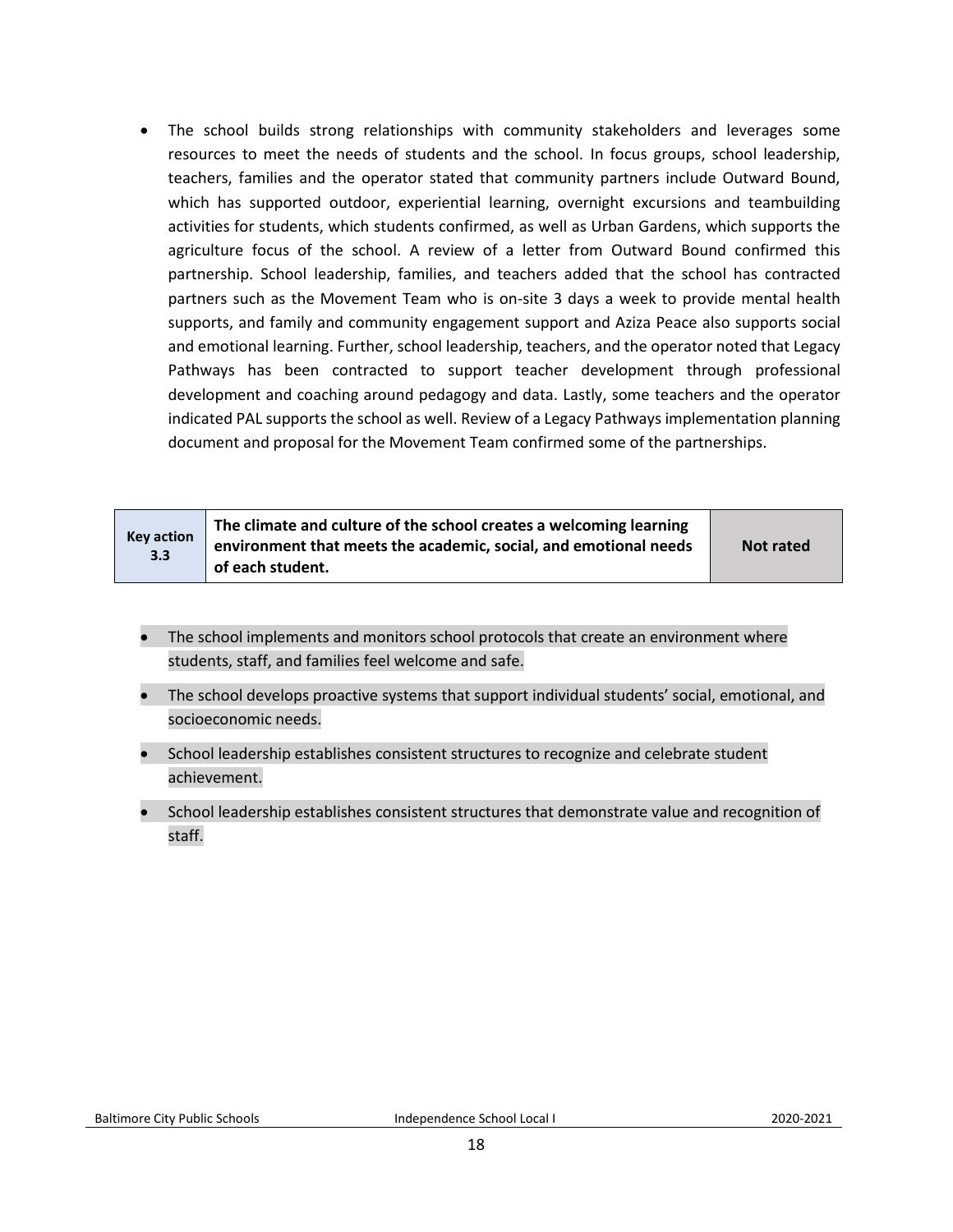#### <span id="page-18-0"></span>**Domain 4: Strategic and Professional Management**

|     | Key action $\parallel$ The school establishes clear goals for student achievement and | <b>Developing</b> |
|-----|---------------------------------------------------------------------------------------|-------------------|
| 4.1 | tracks progress toward goals.                                                         |                   |

- School leadership establishes and communicates measurable goals for the improvement of student learning and strategies aligned to the goals; however, not all teachers could articulate the goals. According to school leadership and teachers, the school identified a Math goal related to MCAP through the CSI plan identified through root cause analysis; in the absence of standardized testing, the goal is now based on iReady. School leadership added that the goal is for a 5% increase, which some teachers confirmed, though most teachers could not articulate the target, and noted a general increase. Review of the CSI plan confirmed the MCAP goal, though it was noted as 4%. Further, school leadership reported that the attendance goal was 94%, and while some teachers confirmed the attendance goal, others believed the goal was 70%, and still other teachers generally indicated that creating a supportive environment was a goal. Continuing, school leadership also indicated a goal of reducing course failure by 5%, though no teachers confirmed this goal. In terms of strategies, school leadership and teachers reported that for the Math goal, a math intervention program has been purchased (math 180), as well as incorporation of HSA warm-up questions in instruction and the use of iReady data and lessons; review of the CSI plan confirmed math 180 and data analysis/iReady. For the attendance goal, school leadership and teachers stated that support staff and the Movement team make phone calls home per a formal process to handle student absence, which includes home visits. Review of a running record of student names and notes confirmed phone calls home. Regarding development of the goals, school leadership indicated that the leadership team created the goals and strategies last year, though some teachers noted they provided feedback on goals and leadership noted staff were surveyed regarding goals, which are communicated through staff meetings, weekly PD and family events and robocalls. Lastly, however, when probed, students and families were not aware of goals. Review of root cause analysis noted recommendations for instruction, PD, attendance and more.
- School leadership and all staff participate in analysis of data and instructional practices to monitor progress towards goals, revisiting and adjusting action plans as needed. In focus groups, school leadership and teachers reported that iReady results are shared in professional development meetings with staff, and some teachers stated that strengths and weaknesses were discussed, and teachers provided feedback on the data, while other teachers noted that gift cards were distributed to students who were most improved; some teachers noted that this year, information was shared via email. However, when probed, teachers could not articulate progress towards goals around school-wide attendance, though some teachers noted the goal was not being met and strategies were being pushed, and others indicated updates were shared via email. Regarding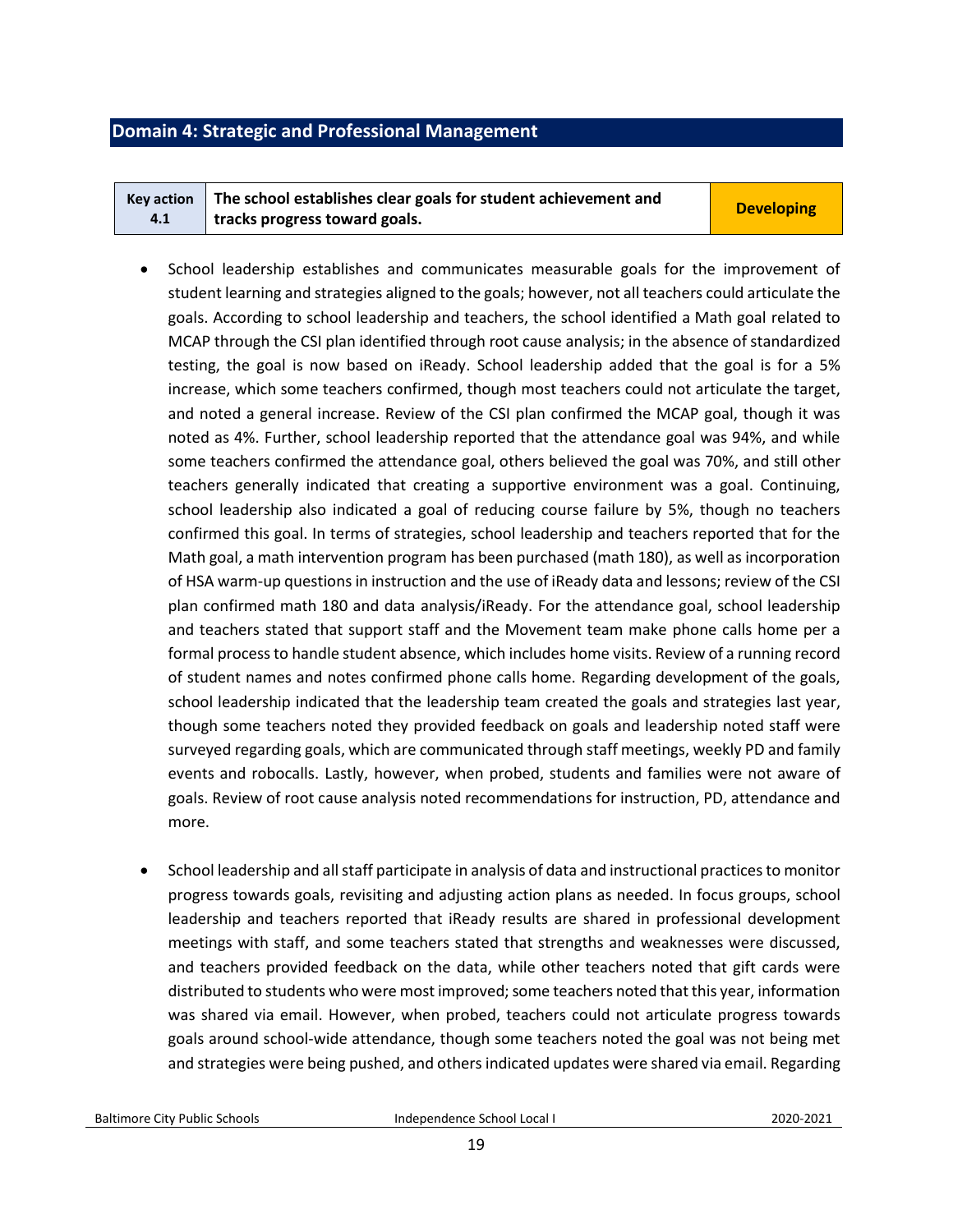adjustments, some teachers noted the process of handling student absence became more streamlined and involved additional staff, while other teachers noted an increase in the use of small groups; school leadership noted the use of iReady interventions.

| Key action<br>4.2 | School leadership allocates and deploys the resources of time,<br>human capital, and funding to address the priority growth goals for<br>student achievement. | <b>Developing</b> |
|-------------------|---------------------------------------------------------------------------------------------------------------------------------------------------------------|-------------------|
|-------------------|---------------------------------------------------------------------------------------------------------------------------------------------------------------|-------------------|

- Budget distributions and resource allocations are aligned to school goals and priorities that support equitable learning environments. According to school leadership, the operator and teachers, the school's budget has been supported through federal grant funds such as ESSA and CARES, which was used to purchase technology (computers, iPads, etc.), and also intervention programs, such as Math 180, Moby Max and Zern, the latter being targeted to a large special education population; families confirmed the technology investments. School leadership, the operator and teachers added that professional development has also been a budget priority, including virtual learning platforms, the use of iReady data and restorative practices to support social-emotional needs of students. Continuing, teachers noted that the Movement Team supports student engagement and a whole child focus. Lastly, school leadership, teachers and families noted that families had an opportunity to provide feedback on the budget, noting needs such as summer and after school programming, while students indicated that they received learning supplies, and there were no perceived inequities in the budget. Review of purchase orders and the principal budget tool confirmed investments in aforementioned technology, interventions, restorative practices and the Movement team, as well as iReady, supplies and safety equipment.
- School leadership leverages staff in key roles; however, it is unclear how it supports school-wide goals. In focus groups, school leadership and teachers reported that as a small school, teachers are leveraged to support in various roles in addition to their primary teaching responsibilities, including SST chair, union representative, third party billing, and testing coordinator. School leadership added that a teacher also serves as the literacy coach. Further, teachers stated that they have opportunities to support summer school and serve as coaches. Continuing, school leadership and teachers noted that teachers are identified for a role through a combination of interest and skill/areas of strength. However, school leadership and teachers did not articulate how these roles connected to school-wide goals. Lastly, the operator indicated that teachers serve on the Instructional Leadership Team, though teachers and school leadership did not confirm this.
- School leadership leverages common staff time to focus on professional learning and collaboration in support of student achievement. According to school leadership and teachers, teachers meet during half day professional development meetings in math and literacy content

Baltimore City Public Schools Independence School Local I2020-2021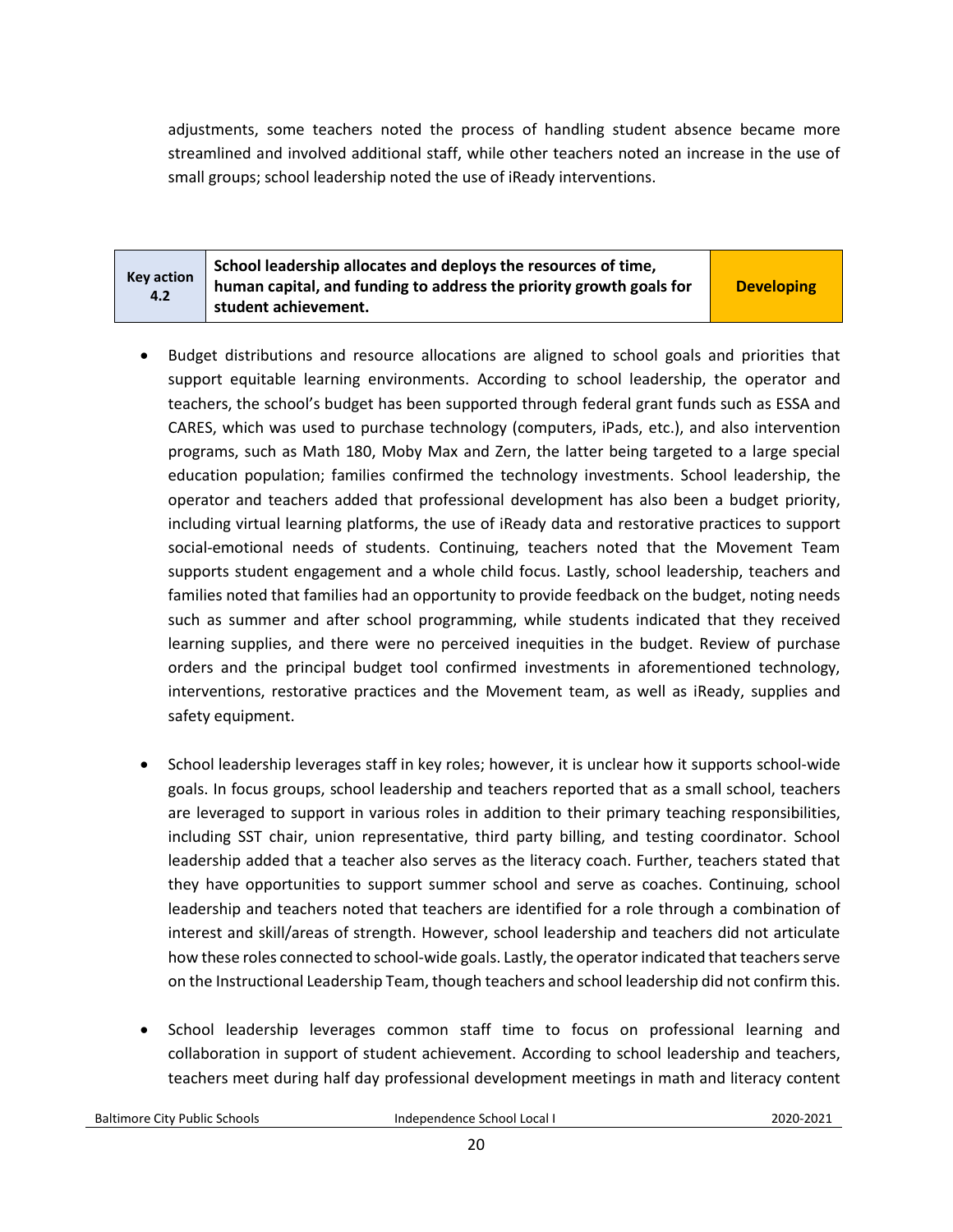teams weekly to plan, develop strategies, focus on restorative practices, consult with special educators and more. Teachers added that occasionally, a member of the leadership team joins the meetings. Review of collaborative planning meeting notes revealed that teachers discuss data and create action plans, discuss planning, student concerns and more.

|     | Key action School's board of trustees (or operator) provides competent | <b>Developing</b> |
|-----|------------------------------------------------------------------------|-------------------|
| 4.3 | stewardship and oversight of the school.                               |                   |

- The governing board and operator maintain essential knowledge of the school and provide some oversight of the academic program. According to school leadership, the operator and board, the principal shares monthly reports with the board and the operator works closely with the principal on-site. School leadership, the board and operator added that a dashboard was created that is shared at board meetings which tracks student attendance, cohort retention, projects, field trips, and other indicators; interventions to support students have also been shared. Further, school leadership stated that the operator participated in a root cause analysis when the school-wide goals were created, and spotlighted areas in need of improvement, such as special education and parent involvement, which have been priorities of the board. The board confirmed priorities but noted they had not had an opportunity to reset goals. While the operator and board confirmed that the goals were related to iReady performance, when probed, they could not articulate a target, or current progress towards the goals at the time of the visit, though noted general progress over the contract term. The board also expressed concern that the data may not be fully reliable, based on participation rates and virtual administration. Continuing, while the board noted that the school's mission and vision had centered at its inception around agriculture and project-based learning (PBL), it had strayed from that, though was returning to a focus around PBL. Review of board meeting agendas confirmed topics of discussion included a principal report, PBL themes, teacher and parents survey results, attendance by grade and overall with goal noted (94%), staffing, enrollment, SEL, parent cafés and purchases made with grant funds. Review of an agenda from January revealed that agenda items included iReady diagnostic results 1 and 2 for Math and English disaggregated by grade with the percentage of students who are 2 or more grade level below and 1 grade level below, as well as attendance and school events.
- The governing board and operator provide financial oversight by monitoring the school's financial records and is in the process of ensuring that the school remains fiscally viable. In focus groups, school leadership, stated that the operator and board are involved in the budget process, which begins in the Spring and is approved in the summer by a full board vote after initial review by a sub-committee; school leadership noted priorities around staff and programming. The board and operator added that financial goals include staying in the black, with 5% in reserves, but due to enrollment challenges in the past, was not able to meet this goal and struggled financially; however, enrollment is currently projected to increase next year, and the operator also shared a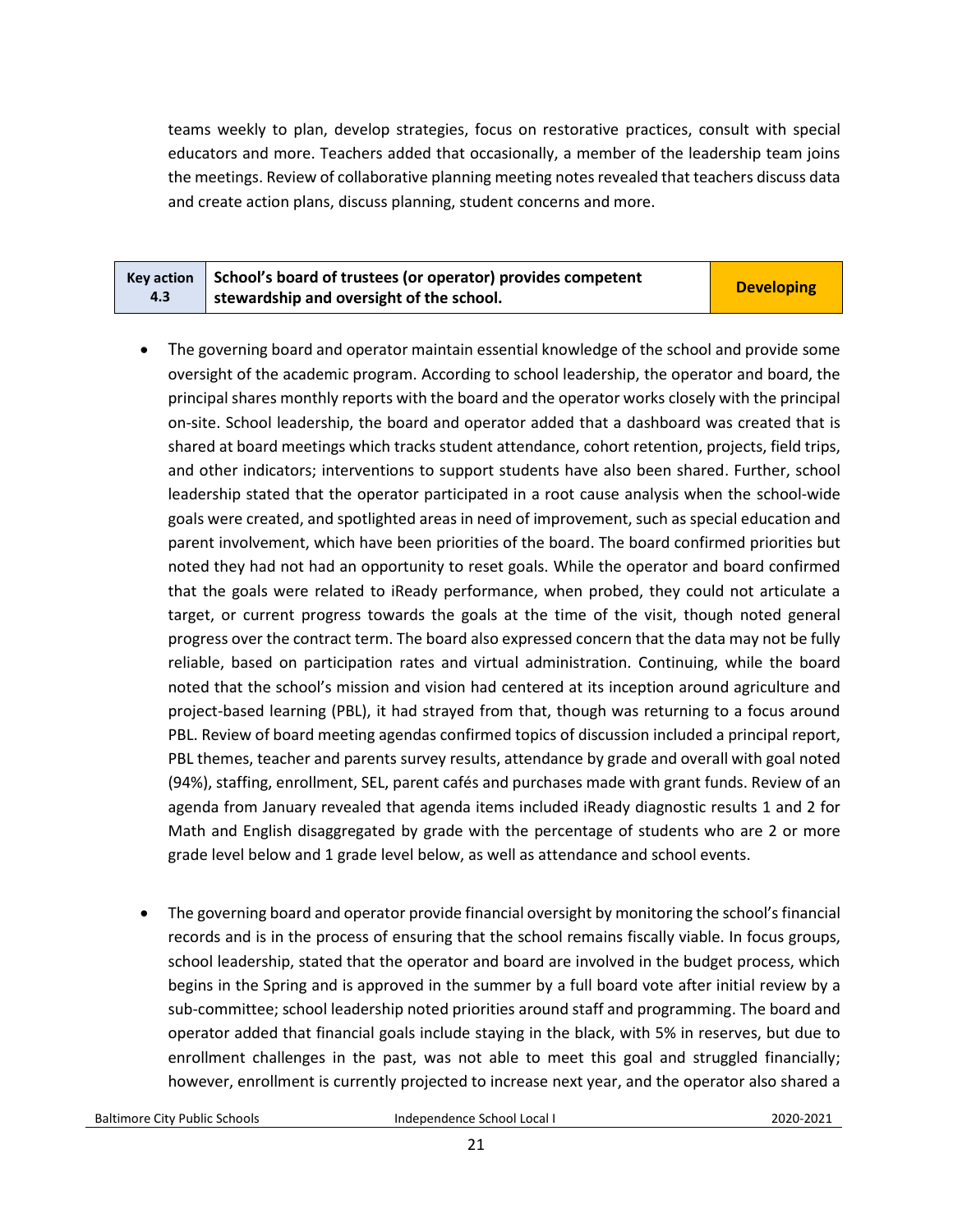gal around enrollment increase. Further, school leadership, the operator and the board noted that they have a finance committee, which is chaired by an educator, and the budget is discussed during monthly meetings through financial reports presented that include budget to actuals, and the budget has been supplemented through grants (Title 1, 2 & 4, CSI, CoP, etc.) and some fundraising through an annual gala, though the operator indicated that the gala was not held this year. Continuing, the board noted that they pay dues, or contribute to the budget through fundraising. Lastly, the board and operator noted an annual audit is conducted. Review of board meeting agendas revealed that grants and allocations were discussed, and review of an audit from SY 18 and 19 revealed there were no material findings. A review of purchase and fiscal controls confirmed monthly and quarterly financial reports and the executive director's role in reporting to the board.

The governing board and operator maintain some effective governance practices to ensure organizational viability, including the systematic selection and oversight of the school leader. According to school leadership, the operator and the board, the board includes a president, vice president, secretary, and treasurer, as well as a finance committee and also an executive and personnel committee; there are also additional ad hoc committees as needed. The board and operator added that the board includes approximately 11-15 members, with a range of backgrounds, from legal, to business and education, and a parent representative is also included; however, there is not a parent currently on the board. Review of board member resumes confirmed 13 board members, with backgrounds in education, finance and marketing. Further, the board and operator noted that by-laws informed decision-making on the board, and they have been updated; review of by-laws confirmed number of members, terms, quorum, and more. Regarding continuous improvement planning, school leadership, the board and operator stated they participate in an annual retreat to Ocean City to reflect on the previous year and plan for the upcoming year with touchpoints during the year; however, no retreat was held this year due to the pandemic, nor could they articulate a long-term planning process beyond the annual retreat or a strategic plan. Regarding the hiring of the principal, school leadership noted that an ad had been posted online, and meetings were convened with families, the board and operator, as well an interview with students and staff; the board noted they took a final vote as well. Regarding evaluation, school leadership, the board and operator noted the use of the district's process with mid-year and end of year evaluation conducted by the operator, which also includes a selfrefection component. Review of the principal evaluation showed it was for a previous principal in a prior year, and revealed a lack of performance targets, with a focus instead on task and structure development. Lastly, the board and operator noted that the operator is evaluated by the board at the annual retreat based on a set of multi-year targets/work plan, but the evaluation was not conducted as usual at the annual retreat for the previous year; the board instead indicated a series of informal conversations took place, but no supporting documentation was provided for review.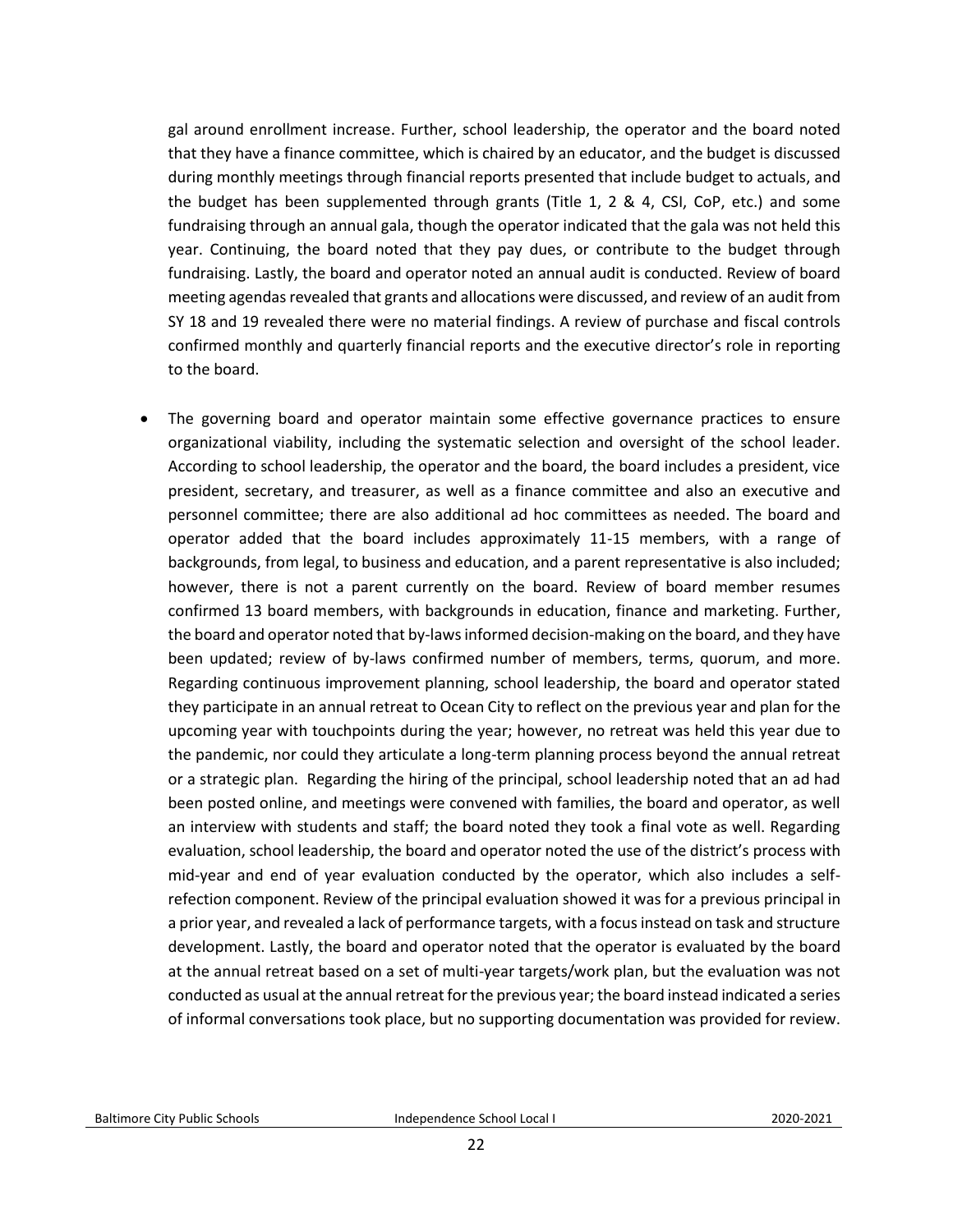# <span id="page-22-0"></span>APPENDIX A: SCHOOL REPORT COMMENTS

#### **Domain 1: Highly Effective Instruction**

Formal observations are used to improve student performance and teacher effectiveness. Principal Ayanna Mclean conducts all teacher observations not Legacy Pathways. The formal observation process clarifies expectations for teacher effectiveness, assists with teachers meeting expectations and provides support along with feedback for improvement.

Both PSEL and NELP Standards support "walkthroughs/collaborative walkthroughs" along with the National Council of Professors of Educational Administration (NCPEA). Walkthroughs align with the indicator "School leadership supports highly effective instruction." Walkthroughs/Collaborative Walkthroughs provide school leaders valuable information about what is working or not working in the classrooms as well as an opportunity to monitor best practices. In addition, collaborative walkthroughs support data driven instructional practices, sustain visibility, foster teacher growth and improve student learning. Mr. Quilliens, Principal Ayanna Mclean's Educational Associate conducts weekly walkthroughs and collaborative walkthroughs with Legacy Pathways using Instructional Framework indicators.

Principal Ayanna Mclean promotes teacher peer reviews. Teacher peer reviews provide opportunities to be intentional about teaching and learning as well as best practices all of which support the indicator "School leadership supports highly effective instruction." When teachers master this process they can assist their students to develop the critical thinking skills to respond thoughtfully and constructively on various academic tasks.

#### **Domain 2: Talented People**

Principal Ayanna Mclean reviews student data; esp. BCPS (Indicators: academic achievement, graduation rate, etc.) and shares results with teachers collectively as well as individually. She exercises distributive leadership as several staff play key roles on the leadership team. These practices align with "the school develops teacher and staff capacity through individualized support and professional development" indicator.

Principal Ayanna Mclean fosters an atmosphere of professional growth and leadership promoting Mr. Quilliens to Educational Associate and serves as his mentor. She meets regularly with him as outlined in the meeting notes providing next steps on professional development and teacher best practices which aligns with "the school develops teacher and staff capacity through individualized support and professional development" indicator.

Principal Ayanna Mclean encourages and supports Mr. Quilliens as he collaborates with Legacy Pathways on coaching, pedagogy, and providing informative feedback to teachers as well as the principal. Her support of Mr. Quilliens and the impact of his work aligns with "the school develops teacher and staff capacity through individualized support and professional development" indicator.

Baltimore City Public Schools Independence School Local I2020-2021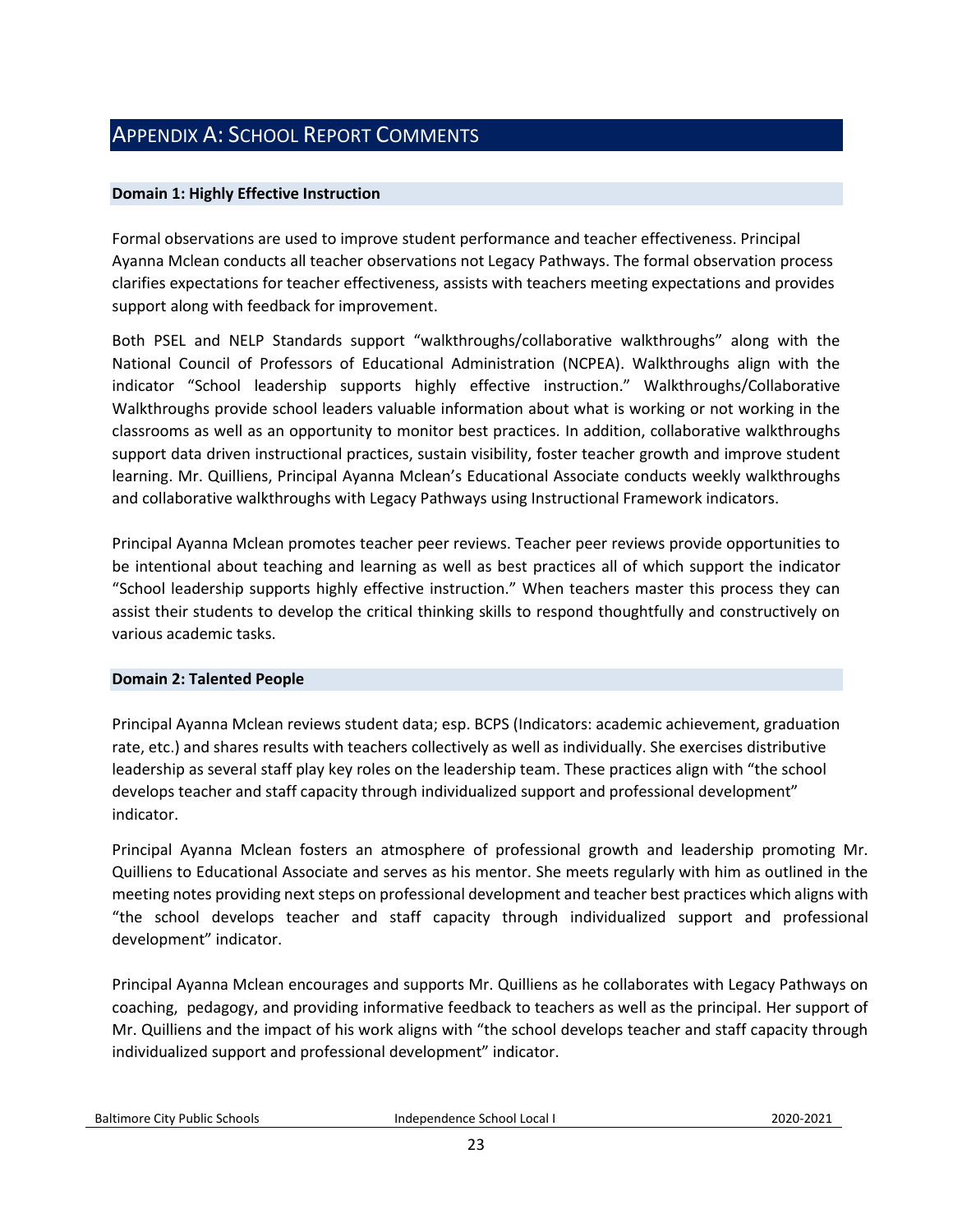Principal Ayanna Mclean established a relationship with Tech 4 Learning to support teachers individually with project development, question scaffolds and differentiated tasks. This practice aligns with "the school develops teacher and staff capacity through individualized support and professional development" indicator.

Principal Ayanna Mclean mentors and supports the Educational Associate, Mr. Quilliens as he facilitates meetings with the school's Instructional Leadership Team (ILT) to review and discuss data along with developing next steps. This practice aligns with "the school develops teacher and staff capacity through individualized support and professional development" indicator.

#### **Domain 3: Vision and Engagement**

Principal Ayanna Mclean has established several viable partnerships at Independence High School to impact teaching and learning. Her partnerships align with "the school cultivates and sustains open communication and decision-making opportunities with families and the community" indicator.

#### **Domain 4: Strategic and Professional Management**

None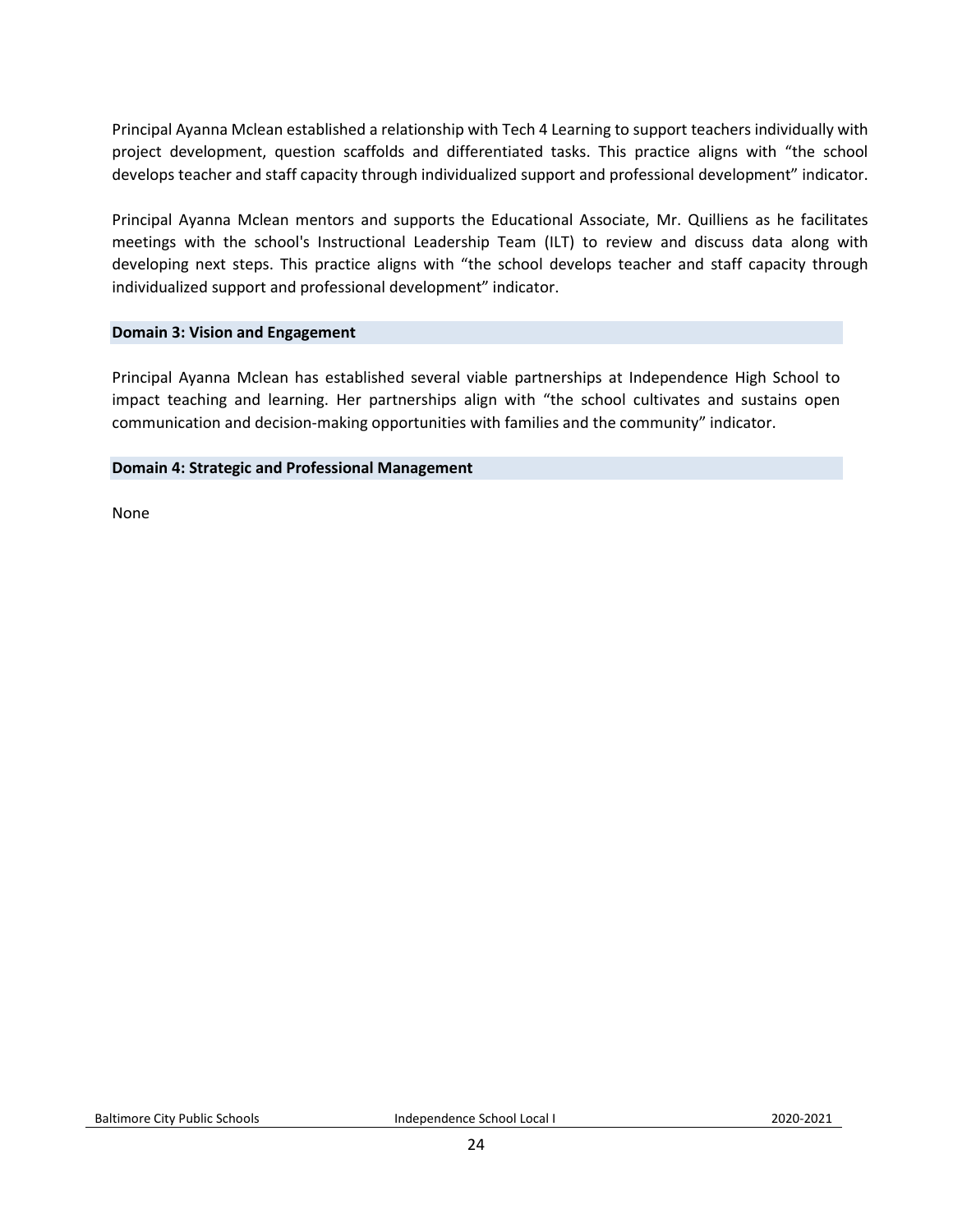# <span id="page-24-0"></span>APPENDIX B: SER TEAM MEMBERS

The SER visit to the Independence School Local I School was conducted on April 12-13, 2021 by a team of representatives from Baltimore City Public Schools and SchoolWorks.

**Team Lead/Writer:** Mona Khajawi is a Program Evaluator II in the Office of Achievement and Accountability in Baltimore City Public Schools. She has had a variety of experience in the field of education, including teaching, program management and evaluation. Most recently, she worked in the capacity of Evaluation Specialist with City Year in Washington, D.C., assessing the quality of educational programming implemented by 140 AmeriCorps members in eleven schools throughout the district. She initially gained exposure to evaluation while interning with the Academy for Educational Development, where she assisted in conducting reviews of a subset of the Gates-funded small schools in New York City. Previously, she also taught English in a rural high school in Ukraine, and served as an Assistant Program Coordinator of the AmeriCorps program at the Latin American Youth Center in Washington, D.C. Mona holds a Bachelor's degree in English Literature from the University of Maryland, College Park, and a Master's degree in Education Policy from Teachers College, Columbia University.

**Team Support:** Reginald Trammell is a Program Evaluator II in the Office of Achievement and Accountability in Baltimore City Public Schools. Reginald began his career in education in 2000 as an elementary classroom teacher with Baltimore City Public Schools. After a decade of providing direct service to scholars, he transitioned to the Office of Teaching and Learning as the Education Associate for Elementary and Middle School Mathematics. In this role, he wrote curriculum, modelled instruction and facilitated professional development opportunities for math instructors. In 2011, Reginald continued to support Baltimore City Public Schools through the work of the Engagement Office. Here, he served as a Family and Community Engagement Specialist and subsequently secured the role as Parent Involvement Manager. His responsibilities included coordinating district-wide learning opportunities for school staff on engaging of families and community members and supporting the district's Title I Parent Involvement Program. Reginald is currently earning his Administrator I Certificate to continue his mission of improving public education.

**Team Support:** Kara Dunn is a consultant with SchoolWorks. As school quality reviewer, she has been a frequent team lead or team writer for school quality reviews and charter renewal visits in California, Colorado, Massachusetts, Maryland, New York, Pennsylvania, and Tennessee. She is also the CEO and consultant of ApogeeVision – a consulting firm that works with many public and private organizations in the areas of administration, facilitation, teacher and staff training, organizational and curriculum development, and program evaluation. She has been an educator for more than 15 years, serving K-12 students. Among many instructional positions, she has worked in Boston Public Schools as a teacher, district lead teacher, teacher trainer, instructional coach for math/science educators, and a school-based administrator. She graduated from Spelman College with a Bachelor of Arts degree in Educational Psychology. She has earned two Masters degrees – a Masters of Education from the University of Massachusetts, and Masters of Divinity from Gordon-Conwell Theological Seminary. She has served as an adjunct professor at Gordon Conwell Theological Seminary (Boston Campus). She has served as a